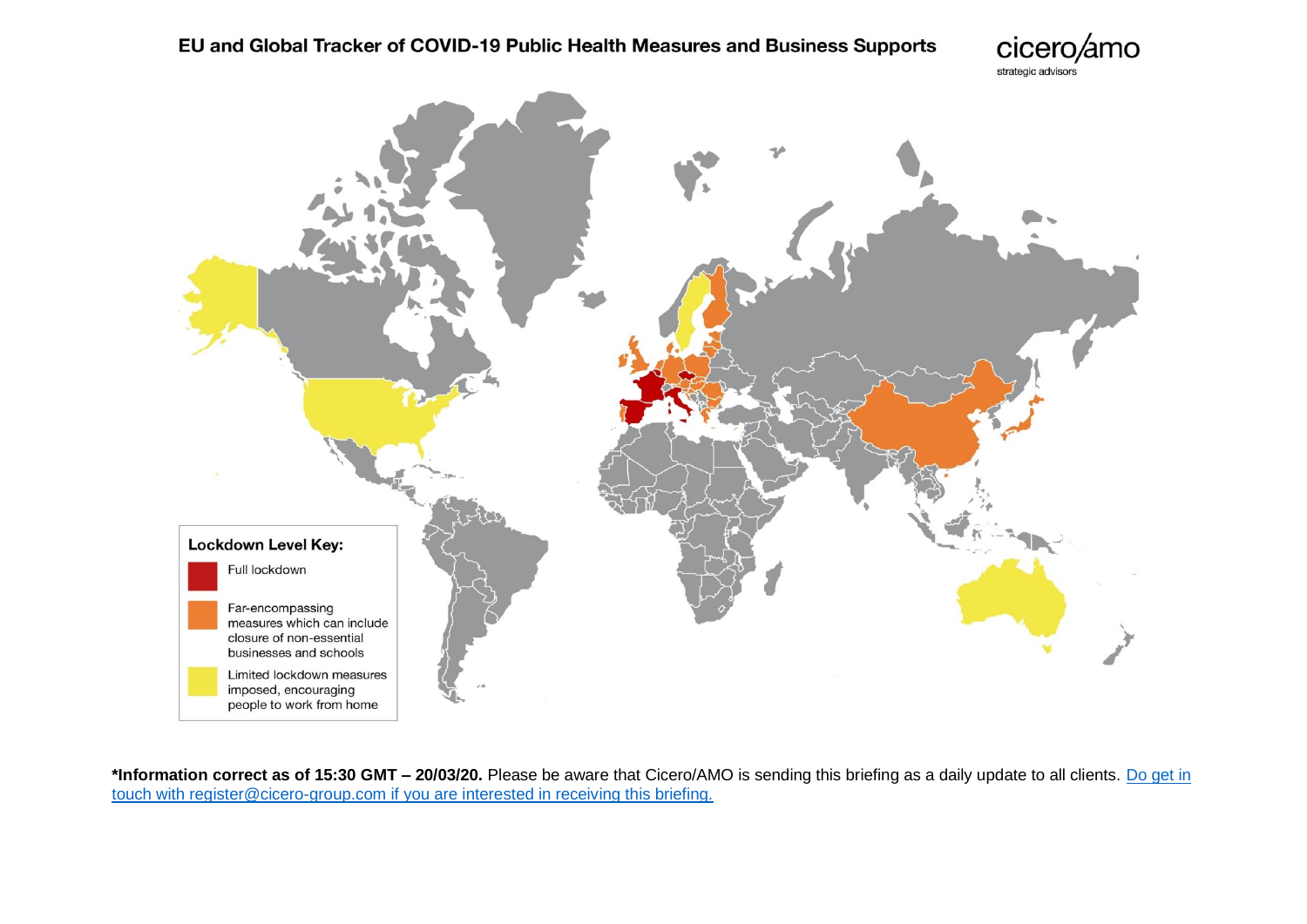## **Contents** (clickable links to each section)

| <b>Coordinated European response</b>                                                           |        |
|------------------------------------------------------------------------------------------------|--------|
| <b>European Central Bank (ECB)</b>                                                             | Page 3 |
| <b>European Union</b>                                                                          | Page 3 |
| European Investment Bank (EIB) / European Investment Fund (EIF)                                | Page 4 |
| <b>European Banking Authority (EBA) &amp; European Securities and Markets Authority (ESMA)</b> | Page 4 |

| <b>Country by country analysis (EU)</b> |         |                    |         | Global:          |         |
|-----------------------------------------|---------|--------------------|---------|------------------|---------|
| <b>Austria</b>                          | Page 5  | <b>Lithuania</b>   | Page 10 | $UK$             | Page 15 |
| <b>Belgium</b>                          | Page 5  | Luxembourg         | Page 11 | <b>China</b>     | Page 16 |
| <b>Bulgaria</b>                         | Page 6  | <b>Malta</b>       | Page 11 | <b>Japan</b>     | Page 16 |
| <b>Croatia</b>                          | Page 6  | <b>Netherlands</b> | Page 12 | <b>Hong Kong</b> | Page 17 |
| <b>Cyprus</b>                           | Page 6  | <b>Poland</b>      | Page 12 | <u>US</u>        | Page 17 |
| <b>Czechia</b>                          | Page 6  | <b>Portugal</b>    | Page 13 | <b>Australia</b> | Page 19 |
| <b>Denmark</b>                          | Page 7  | Romania            | Page 13 |                  |         |
| <b>Estonia</b>                          | Page 7  | <b>Slovakia</b>    | Page 14 |                  |         |
| <b>Finland</b>                          | Page 7  | <b>Slovenia</b>    | Page 14 |                  |         |
| <b>France</b>                           | Page 8  | <b>Spain</b>       | Page 14 |                  |         |
| <b>Germany</b>                          | Page 8  | <b>Sweden</b>      | Page 15 |                  |         |
| <b>Greece</b>                           | Page 8  |                    |         |                  |         |
| <b>Hungary</b>                          | Page 9  |                    |         |                  |         |
| <b>Italy</b>                            | Page 9  |                    |         |                  |         |
| <b>Ireland</b>                          | Page 9  |                    |         |                  |         |
| Latvia                                  | Page 10 |                    |         |                  |         |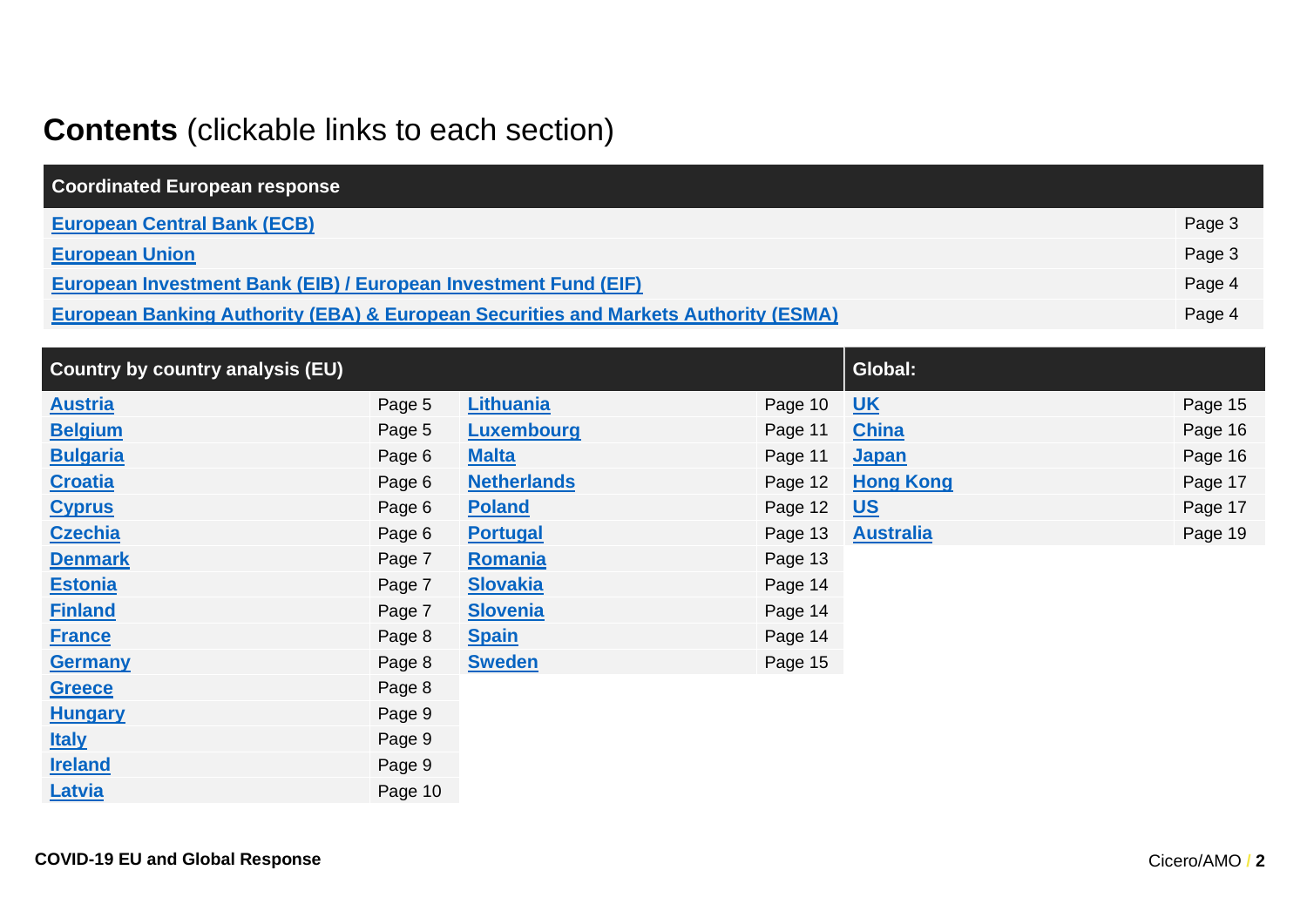# **COVID-19 EU and Global Response**

### **Coordinated European Response**

<span id="page-2-0"></span>

| Institution                           | <b>Supporting measures</b>                                                                                                                                                                                                                                                                                                                                                                                                                                                                                                                                                                                                                                                                                                                                                                                                                                                                                                                                                                                                                                                                                                                                                | <b>Emergency regulations</b>                                                                                                                                                                                                                                                                                                                                                                                                                      |
|---------------------------------------|---------------------------------------------------------------------------------------------------------------------------------------------------------------------------------------------------------------------------------------------------------------------------------------------------------------------------------------------------------------------------------------------------------------------------------------------------------------------------------------------------------------------------------------------------------------------------------------------------------------------------------------------------------------------------------------------------------------------------------------------------------------------------------------------------------------------------------------------------------------------------------------------------------------------------------------------------------------------------------------------------------------------------------------------------------------------------------------------------------------------------------------------------------------------------|---------------------------------------------------------------------------------------------------------------------------------------------------------------------------------------------------------------------------------------------------------------------------------------------------------------------------------------------------------------------------------------------------------------------------------------------------|
| <b>European Central</b><br>Bank (ECB) | Launched the Pandemic Emergency Purchase Programme (PEPP) which is a temporary asset purchase<br>programme for private and public sector securities worth €750bn. The package aims to lessen the impact<br>of COVID-19 on the economy. A waiver is included for securities issued by the Greek Government and<br>the range of eligible assets will be expanded to include non-financial commercial paper. ECB President<br>Lagarde has stated that "there are no limits our commitment to the euro."<br>Held deposit rate at its existing level of minus 0.5 per cent.<br>Purchase €120bn more bonds by the end of year, on top of its existing commitment to buy €20bn a<br>month. Asset purchases would be focused on corporate bond markets.<br>Launch of a new programme of cheap loans to banks to encourage lending.<br>Existing longer-term refinancing operations will be made "considerably more favourable" by offering loans to<br>banks below the ECB's sub-zero deposit rate and as cheaply as minus 0.75 per cent.                                                                                                                                          | N/A                                                                                                                                                                                                                                                                                                                                                                                                                                               |
| <b>European Union</b><br>(EU)         | <b>Commission:</b><br>€37bn Corona Response investment initiatives directed at health care systems, SMEs, labour markets<br>and other vulnerable parts of economy. A further €29bn has also been made available through access to<br>2020 structural funding across the EU.<br>The Commission has adopted a Temporary Framework to enable Member States to use the full flexibility<br>foreseen under State aid rules to support the economy in the COVID-19 context. Given limited size of the<br>EU budget, main support will come from Member States' national budgets. This provides for:<br>Direct grants, selective tax advantages and advance payments; granting up to €800,000 to a<br>$\circ$<br>company to address urgent liquidity needs<br>State guarantees for loans taken by companies from banks<br>$\circ$<br>Subsidised Ioans to companies: Member States will be able to grant loans with favourable interest<br>$\circ$<br>rates to companies. These can help businesses cover immediate working capital and investment<br>needs.<br>Safeguards for banks that channel State aid to the real economy:<br>Short term export credit insurance<br>$\circ$ | EU leaders have agreed to apply a<br>temporary (initial 30-day) restriction<br>to the Schengen-zone's external<br>borders.<br>The restrictions exempt EU<br>nationals as well as Schengen<br>Associated States (Iceland,<br>Liechtenstein, Norway and<br>Switzerland). UK citizens will be<br>treated the same as EU citizens<br>until the end of the transition period.<br>A further exemption applies to<br>travelers with an essential need or |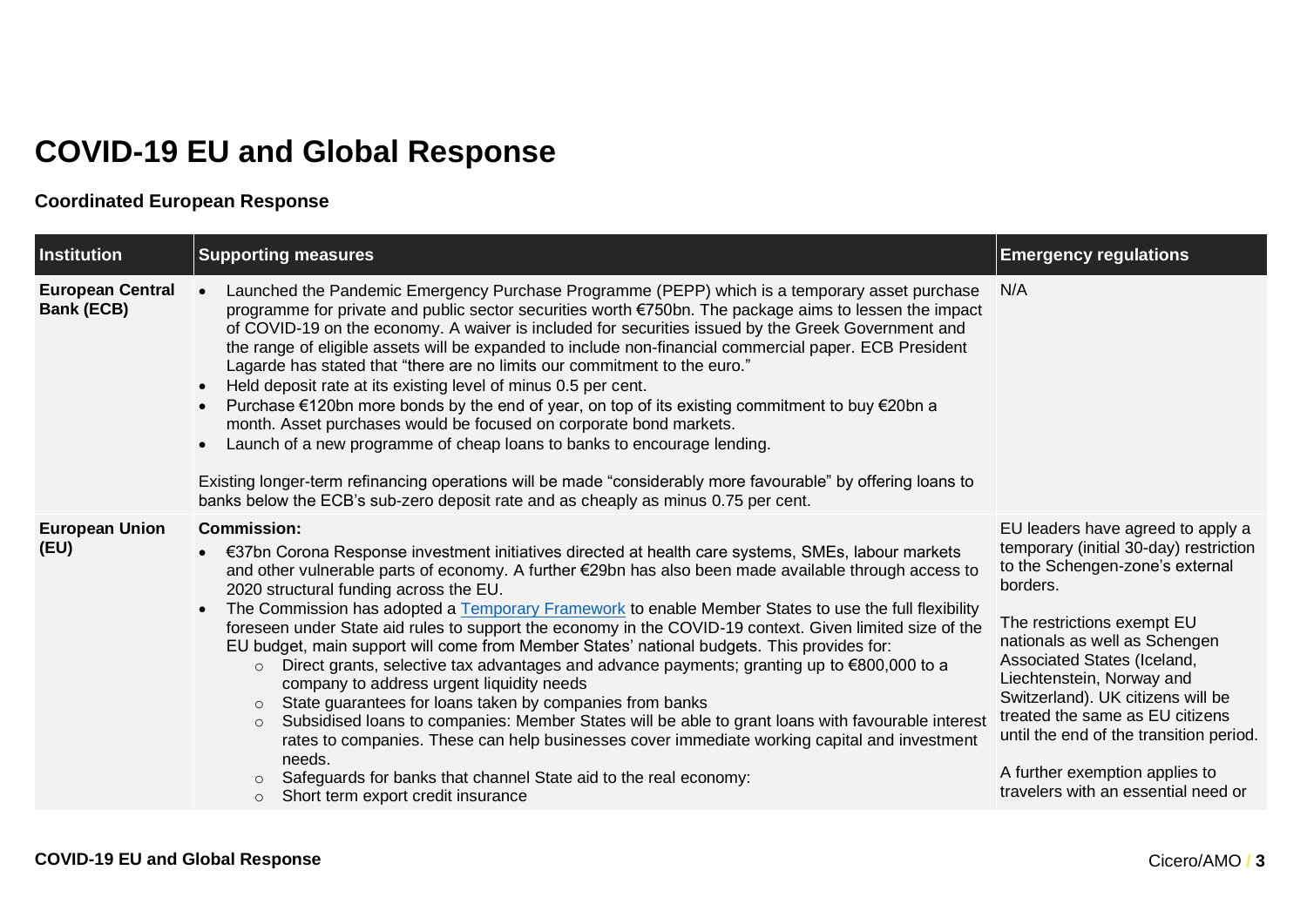<span id="page-3-1"></span><span id="page-3-0"></span>

|                                                                                           | circumstance, excusing airlines from paying passengers for cancelled or delayed flights (EC also said<br>disruptions to schedules make it difficult or impossible to re-route cancelled flights at the earliest<br>opportunity, normally an obligation for airlines).<br>European Council (Heads of state)/Eurogroup/ECOFIN<br>All national authorities will allow automatic stabilisers to function in addition to implement necessary measures<br>needed to tackle the economic consequences including:<br>Fiscal measures of up to 1% of GDP on average for 2020 economy support, in addition to automatic<br>stabilisers.<br>Liquidity facilities of 10% of GDP consisting of public guarantee scheme and deferred tax payments.<br>$\bullet$<br>Immediate fiscal spending targeted at containment and treatment of the disease<br>$\bullet$<br>Liquidity support for firms facing severe disruptions, especially SMEs and firms in affected sectors<br>$\bullet$<br>including transport and tourism, to include tax measures, public guarantees etc.<br>Support for affected workers to avoid unemployment and income losses<br>$\bullet$ | healthcare professionals, diplomats,<br>passengers in transit, passengers<br>travelling for family reasons and<br>persons in need of humanitarian<br>protection. |
|-------------------------------------------------------------------------------------------|------------------------------------------------------------------------------------------------------------------------------------------------------------------------------------------------------------------------------------------------------------------------------------------------------------------------------------------------------------------------------------------------------------------------------------------------------------------------------------------------------------------------------------------------------------------------------------------------------------------------------------------------------------------------------------------------------------------------------------------------------------------------------------------------------------------------------------------------------------------------------------------------------------------------------------------------------------------------------------------------------------------------------------------------------------------------------------------------------------------------------------------------|------------------------------------------------------------------------------------------------------------------------------------------------------------------|
| European<br><b>Investment Bank</b><br>(EIB) / European<br><b>Investment Fund</b><br>(EIF) | €10bn investments for SMEs and midcaps for their own accounts.<br>$\bullet$<br>Further enhancing and accelerating the impact of the available resources, through collaboration with<br>$\bullet$<br>National Development Banks.<br>The EIB & EIF (EIB Group) are together proposing the following financing package:<br>Dedicated guarantee schemes to banks based on existing programmes for immediate<br>$\circ$<br>deployment, mobilising up to €20 billion of financing.<br>Dedicated liquidity lines to banks to ensure additional working capital support for SMEs and mid-<br>$\circ$<br>caps of €10 billion.<br>Dedicated asset-backed securities (ABS) purchasing programmes to allow banks to transfer risk<br>$\circ$<br>on portfolios of SME loans, mobilising another EUR 10 billion of support.                                                                                                                                                                                                                                                                                                                                  | N/A                                                                                                                                                              |
| <b>European Banking •</b><br><b>Authority (EBA)</b>                                       | EU-wide stress test postponed to 2021 to allow banks to prioritise operational continuity.<br>EBA recommends to national competent authorities to use all available flexibility in the banking regulatory<br>$\bullet$<br>framework.                                                                                                                                                                                                                                                                                                                                                                                                                                                                                                                                                                                                                                                                                                                                                                                                                                                                                                           | N/A                                                                                                                                                              |
| European<br><b>Securities and</b><br><b>Markets Authority</b><br>(ESMA)                   | ESMA has announced it expects competent authorities not to prioritise their supervisory actions towards<br>$\bullet$<br>entities subject to Securities Finance Transactions (SFT) reporting obligations as of 13 April 2020 and<br>until 13 July 2020.                                                                                                                                                                                                                                                                                                                                                                                                                                                                                                                                                                                                                                                                                                                                                                                                                                                                                         | N/A                                                                                                                                                              |

• New Commission *guidelines* on passenger rights defining the coronavirus as an extraordinary

function, including frontier workers,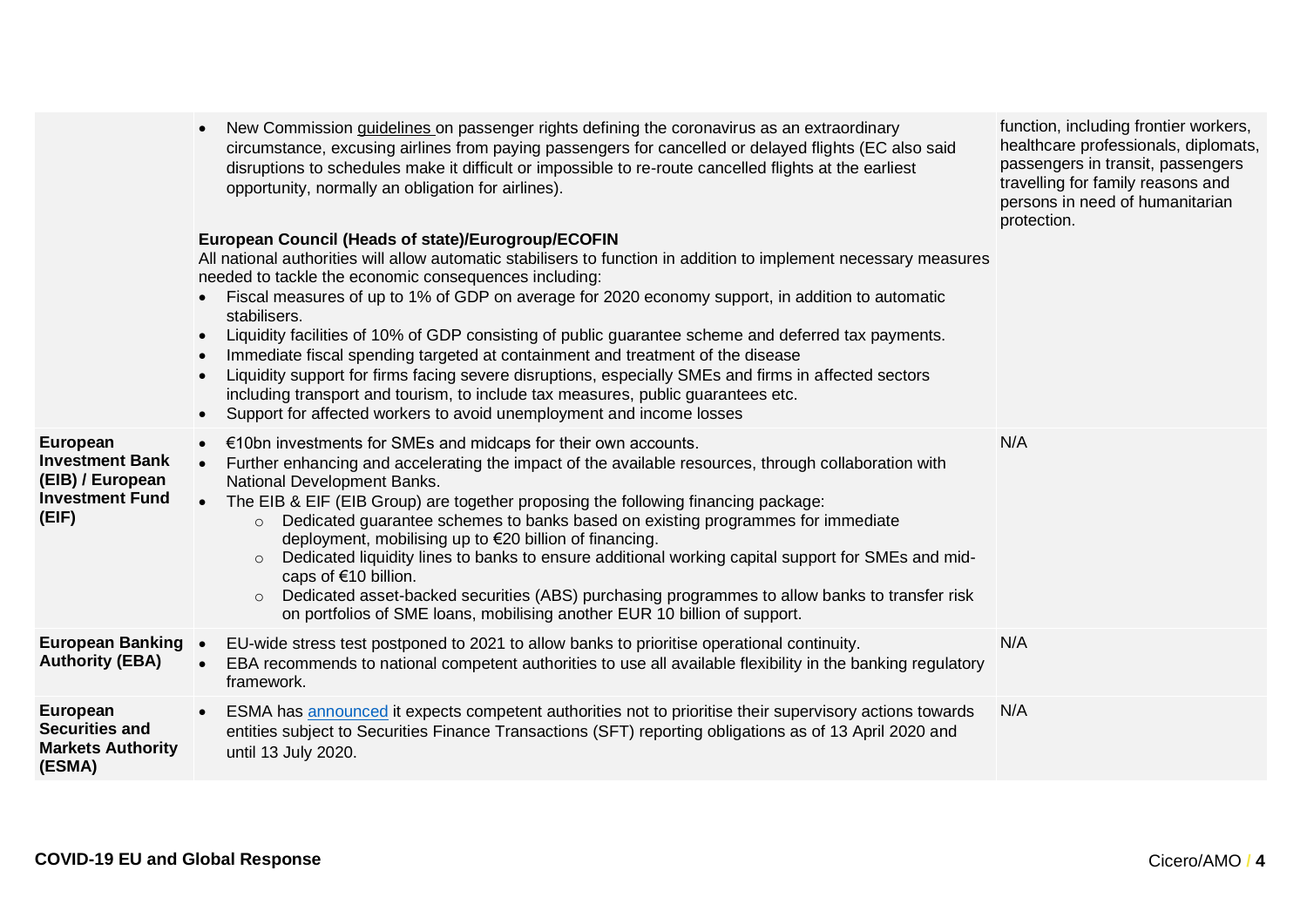#### **Lockdown Level Key**

**Red:** Full lockdown; **Orange:** Far-encompassing measures which can include closure of non-essential businesses and schools; **Yellow:** Limited lockdown measures imposed, encouraging people to work from home.

<span id="page-4-1"></span><span id="page-4-0"></span>

| <b>Country</b> | <b>General</b><br>national<br>quarantine                                           | <b>Meeting</b><br>$bans -$<br>Recreational<br>and public                                                                                 | <b>Travel ban to EU</b><br>countries         | <b>Access</b><br>restrictions (incl.<br>quarantine and<br>border closure)                                                                                                                                                                      | Lockdown<br><b>levels</b> | Aid package                                                                                                                                                                                                                                                                                                                                                       | <b>Employment</b><br>support<br>measures | <b>Cases</b><br>confirmed<br>and<br>fatalities<br><b>Source</b> |
|----------------|------------------------------------------------------------------------------------|------------------------------------------------------------------------------------------------------------------------------------------|----------------------------------------------|------------------------------------------------------------------------------------------------------------------------------------------------------------------------------------------------------------------------------------------------|---------------------------|-------------------------------------------------------------------------------------------------------------------------------------------------------------------------------------------------------------------------------------------------------------------------------------------------------------------------------------------------------------------|------------------------------------------|-----------------------------------------------------------------|
| <b>Austria</b> | <b>No</b><br>Quarantine<br>in Tyrol<br>region, plus<br>several<br>other<br>regions | All meetings<br>with over 5<br>participants.<br>All<br>restaurants,<br>bars, cafes<br>and non-<br>essential<br>businesses<br>are closed. | Switzerland, Spain<br>and France             | Borders closed<br>between Slovakia,<br>Czech Republic,<br>Germany, Italy,<br>Slovenia, Checks<br>imposed with<br>Switzerland. Flights<br>suspended from<br>UK, NL, Russia,<br>Ukraine,<br>Switzerland,<br>France, Iran, Italy,<br>South-Korea. | Orange                    | Aid package totalling up to €38 bn<br>$\bullet$<br>including €4bn in immediate aid<br>Tax deferrals<br>$\bullet$<br><b>Bridging loans</b><br>$\bullet$<br>Credit guarantees<br>$\bullet$<br>€100M package of measures for<br>tourism sector                                                                                                                       | Yes                                      | 2203<br>cases<br>6<br>fatalities                                |
| <b>Belgium</b> | Partly                                                                             | All social<br>gatherings<br>prohibited.<br>All<br>restaurants,<br>bars, cafes<br>and non-<br>essential<br>businesses<br>are closed.      | Non-essential<br>travel abroad<br>prohibited | West Flanders and<br>Limburg provinces<br>increased checks<br>on borders with<br>France and<br>Netherlands to<br>block non-essential<br>travel.                                                                                                | Red                       | Support available from Federal Tax<br>$\bullet$<br>Ministry, applications need to be<br>finalised by 30 June<br>Payment plans for social security<br>contributions<br>Flemish government provides tax-<br>$\bullet$<br>free grants to businesses and €160 a<br>day for required closure and support<br>for industries particularly affected<br>including tourism. | Yes                                      | 1795<br>cases<br>21<br>fatalities                               |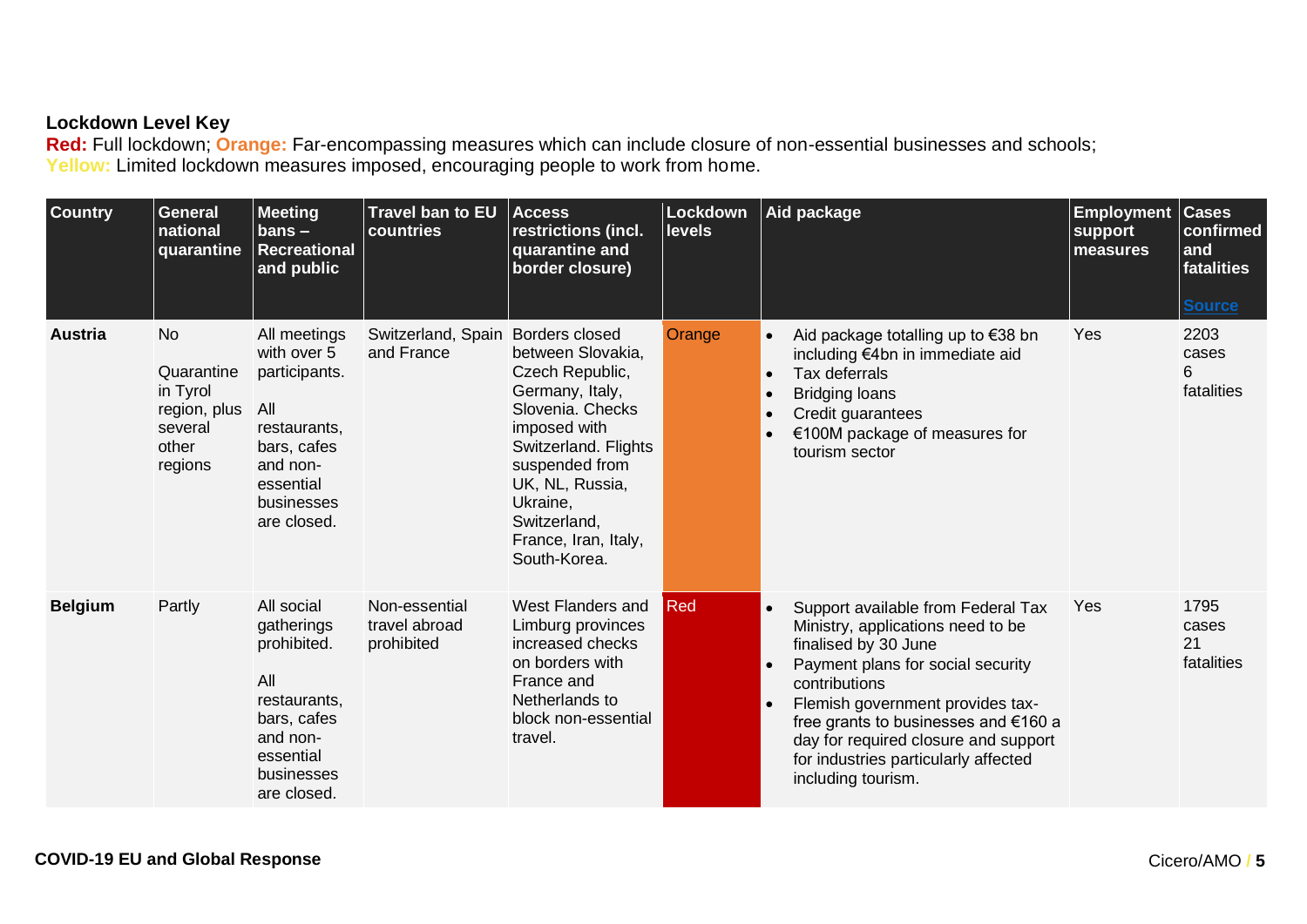<span id="page-5-3"></span><span id="page-5-2"></span><span id="page-5-1"></span><span id="page-5-0"></span>

| <b>Country</b>  | <b>General</b><br>national<br>quarantine | <b>Meeting</b><br>$bans -$<br><b>Recreational</b><br>and public                                   | Travel ban to EU<br>countries                                                                                                                                 | <b>Access</b><br>restrictions (incl.<br>quarantine and<br>border closure)                                                                                                   | Lockdown<br><b>levels</b> | Aid package                                                                                                                                                                                                                                                                                                                                                            | <b>Employment</b><br>support<br>measures | <b>Cases</b><br>confirmed<br>and<br>fatalities<br><b>Source</b> |
|-----------------|------------------------------------------|---------------------------------------------------------------------------------------------------|---------------------------------------------------------------------------------------------------------------------------------------------------------------|-----------------------------------------------------------------------------------------------------------------------------------------------------------------------------|---------------------------|------------------------------------------------------------------------------------------------------------------------------------------------------------------------------------------------------------------------------------------------------------------------------------------------------------------------------------------------------------------------|------------------------------------------|-----------------------------------------------------------------|
| <b>Bulgaria</b> | <b>No</b>                                | Large public<br>events                                                                            | No, unnecessary<br>travel advised<br>against                                                                                                                  | Entry of non-EU<br>nationals banned<br>from 20 March to<br>17 April. Entry<br>restrictions from<br>Italy, Spain, France,<br>UK, Germany,<br>Netherlands and<br>Switzerland. | Orange                    | Tax payment deadlines expended<br>$\bullet$<br>Businesses asked not to lay people<br>$\bullet$<br>off, government to cover 60% of<br>salary                                                                                                                                                                                                                            | Yes                                      | 107 cases<br>3 fatalities                                       |
| <b>Croatia</b>  | Partly                                   | All non-<br>essential<br>services<br>closed and<br>gatherings<br>above 5<br>people<br>prohibited. | Temporary ban on<br>all border<br>crossings, EU<br>citizens allowed to<br>return to country<br>of origin. Limited<br>crossing points for<br>freight vehicles. | Temporary ban on<br>all border<br>crossings. Two-<br>week quarantine<br>required for all<br>foreign and<br>Croatian nationals.                                              | Orange                    | Price controls imposed<br>$\bullet$<br>Moratorium on small business loans<br>$\bullet$<br>Deferral of tax payments and tax<br>$\bullet$<br>debts for those in difficulty<br>Interest-free loans to regional and<br>$\bullet$<br>municipal funds, the Croatian<br>Pension and Insurance Funds to<br>cover amount deferred.<br>Moratorium on personal loans<br>$\bullet$ | Yes                                      | 110 cases<br>1 fatality                                         |
| <b>Cyprus</b>   | <b>No</b>                                | Yes, indoor<br>events above<br>75 people<br>and all mass<br>events.                               | <b>No</b>                                                                                                                                                     | Access restrictions,<br>nationals need to<br>provide medical<br>certificate and<br>compulsory 2-week<br>quarantine. All<br>tourists banned.                                 | Orange                    | €700m support to businesses<br>$\bullet$<br>No VAT payments for 2 months<br>$\bullet$                                                                                                                                                                                                                                                                                  | Yes                                      | 67 cases                                                        |
| Czechia         | Yes                                      | Public and<br>recreational                                                                        | Czech citizens not<br>allowed to leave<br>unless they have                                                                                                    | Border controls with Red<br>Germany and<br>Austria, no tourists                                                                                                             |                           | Tax measures including waiver of<br>$\bullet$<br>administrative fees and remission of<br>late payments                                                                                                                                                                                                                                                                 | Yes                                      | 694 cases                                                       |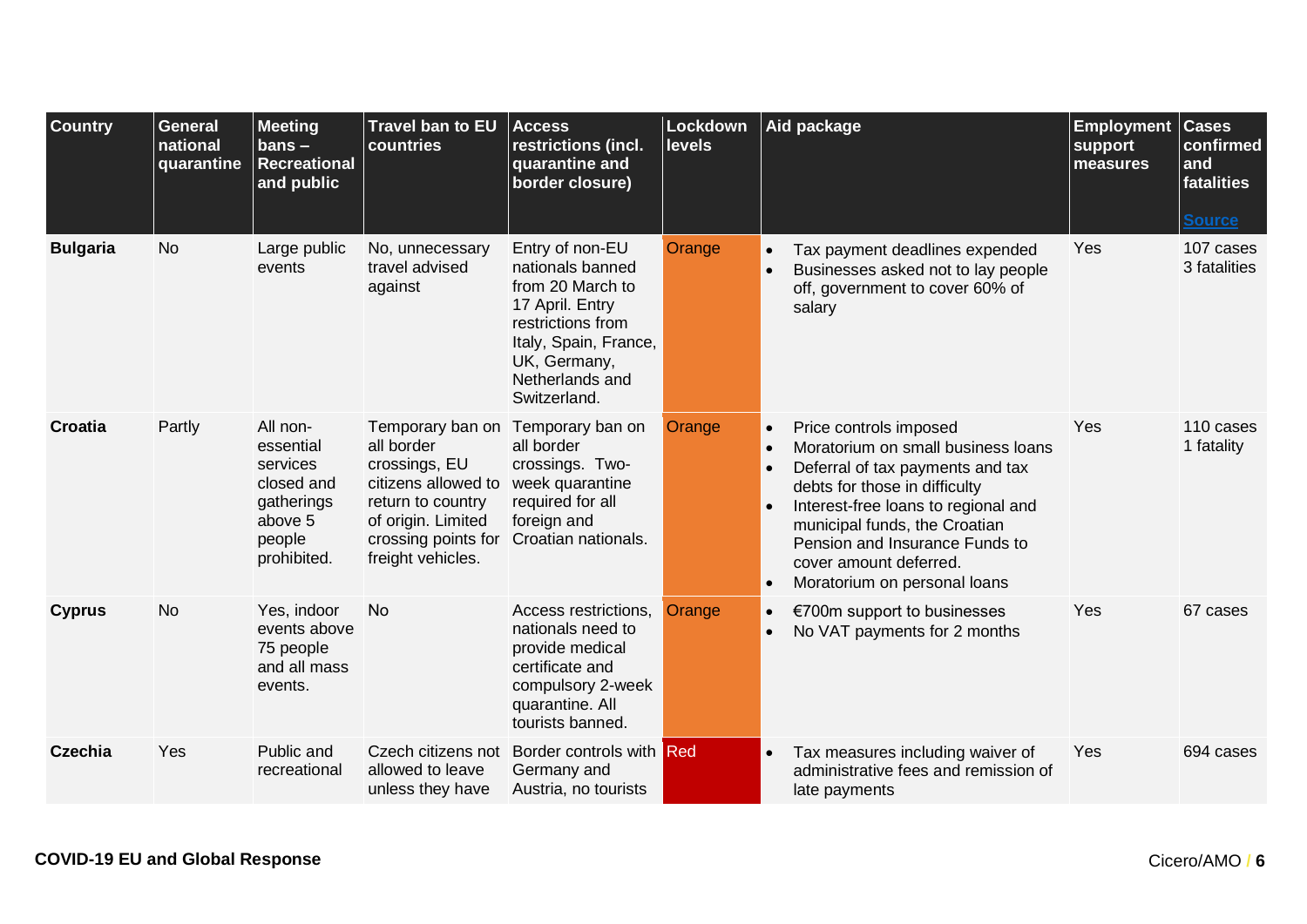<span id="page-6-3"></span><span id="page-6-2"></span><span id="page-6-1"></span><span id="page-6-0"></span>

| <b>Country</b> | General<br>national<br>quarantine | <b>Meeting</b><br>$bans -$<br><b>Recreational</b><br>and public | <b>Travel ban to EU</b><br>countries             | <b>Access</b><br>restrictions (incl.<br>quarantine and<br>border closure)                                                   | Lockdown<br><b>levels</b> |                                                               | Aid package                                                                                                                                                                                                                                                                                                                            | <b>Employment Cases</b><br>support<br>measures | confirmed<br>and<br>fatalities<br><b>Source</b> |
|----------------|-----------------------------------|-----------------------------------------------------------------|--------------------------------------------------|-----------------------------------------------------------------------------------------------------------------------------|---------------------------|---------------------------------------------------------------|----------------------------------------------------------------------------------------------------------------------------------------------------------------------------------------------------------------------------------------------------------------------------------------------------------------------------------------|------------------------------------------------|-------------------------------------------------|
|                |                                   |                                                                 | residence<br>elsewhere                           | allowed. Cross-<br>border travel for<br>work allowed<br>subject to proof.                                                   |                           | $\bullet$                                                     | Financial support for self-employed<br>Covid-19 Ioan programme launched                                                                                                                                                                                                                                                                |                                                |                                                 |
| <b>Denmark</b> | <b>No</b>                         | Large public<br>events                                          | <b>No</b>                                        | Borders closed for<br>all non-Danish<br>residents except for<br>provision of<br>goods/services                              | Orange                    | $\bullet$<br>$\bullet$                                        | €25bn support package for bank<br>lending<br>Guarantees on business loans<br>State aid for struggling companies:<br>funding 75% of salaries if layoffs<br>avoided.                                                                                                                                                                     | Yes                                            | 1225<br>cases<br>6 fatalities                   |
| <b>Estonia</b> | <b>No</b>                         | Public and<br>recreational                                      | <b>No</b>                                        | Borders closed                                                                                                              | Orange                    | $\bullet$                                                     | Measures to be announced                                                                                                                                                                                                                                                                                                               | Yes                                            | 267 cases                                       |
| <b>Finland</b> | <b>No</b>                         | All public<br>gatherings<br>with over 10<br>people              | <b>No</b>                                        | Preparing to close<br>the borders except<br>for Finnish<br>residents. Finnish<br>citizens returning<br>will be quarantined. | Orange                    | $\bullet$<br>$\bullet$<br>$\bullet$<br>$\bullet$<br>$\bullet$ | Stimulus package of €15 billion<br>announced by government<br>€200 million for corporate finance<br>Employers' pension contributions will<br>be reduced and deferred<br>Unemployment benefits and<br>unemployment insurance improved<br>Tax deferrals available to struggling<br>companies<br>Finnvera's powers increased to €12<br>bn | Yes                                            | 400 cases                                       |
| <b>France</b>  | Yes                               | All events<br>cancelled                                         | All travel<br>prohibited for the<br>next 15 days | Borders closed,<br>with French<br>residents allowed to<br>return home.                                                      | Red                       | $\bullet$                                                     | Government will guarantee €300 bn<br>of bank loans to businesses                                                                                                                                                                                                                                                                       | Yes                                            | 11,010<br>cases<br>372<br><b>Fatalities</b>     |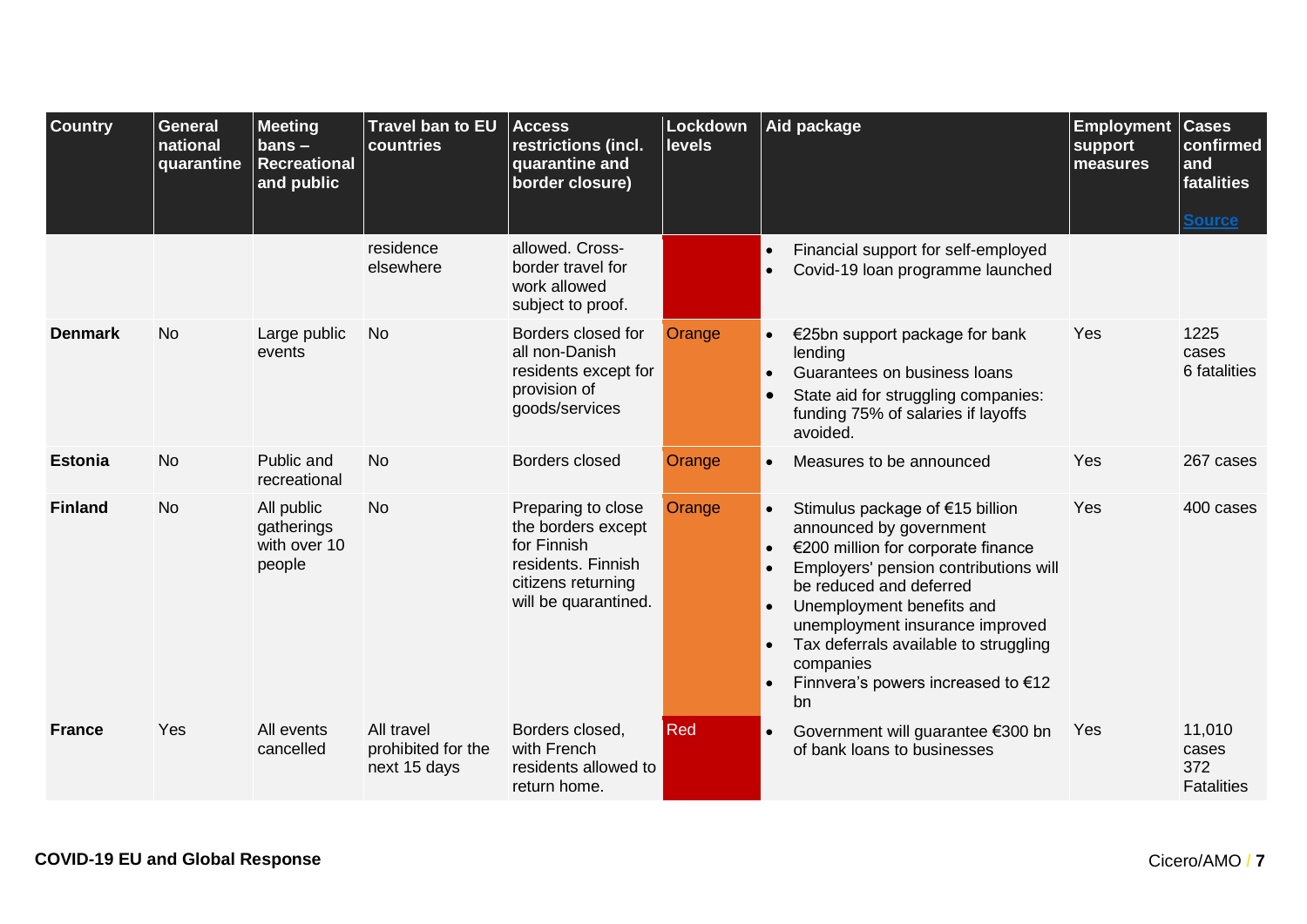<span id="page-7-1"></span><span id="page-7-0"></span>

| <b>Country</b> | <b>General</b><br>national<br>quarantine  | <b>Meeting</b><br>bans $-$<br><b>Recreational</b><br>and public | Travel ban to EU<br>countries                                           | <b>Access</b><br>restrictions (incl.<br>quarantine and<br>border closure)                                                                                                                                                                                                                          | Lockdown<br>levels | Aid package                                                                                                                                                                                                                                                                                                | <b>Employment</b><br>support<br>measures | <b>Cases</b><br>confirmed<br>and<br>fatalities<br><b>Source</b> |
|----------------|-------------------------------------------|-----------------------------------------------------------------|-------------------------------------------------------------------------|----------------------------------------------------------------------------------------------------------------------------------------------------------------------------------------------------------------------------------------------------------------------------------------------------|--------------------|------------------------------------------------------------------------------------------------------------------------------------------------------------------------------------------------------------------------------------------------------------------------------------------------------------|------------------------------------------|-----------------------------------------------------------------|
|                |                                           |                                                                 |                                                                         |                                                                                                                                                                                                                                                                                                    |                    | Support measures on case-by-case<br>basis including deferred payment<br>deadlines for social and tax<br>Possibility for direct tax rebates and<br>$\bullet$<br>negotiation of loan terms<br>€45bn aid package for small<br>$\bullet$<br>businesses in the form of reduced<br>social security contributions |                                          |                                                                 |
| Germany        | No.<br>Lockdown<br>imposed in<br>Bavaria. | Public and<br>recreational                                      | Yes                                                                     | Ban on holiday<br>travel, overnight<br>accommodation in<br>Germany must be<br>essential. Travel<br>ban for Italians,<br>Spanish, Austrians,<br>French,<br>Luxembourgish,<br>Danish and Swiss.<br><b>Border checks</b><br>between Austria,<br>Switzerland,<br>France,<br>Luxembourg and<br>Denmark. | Orange             | Loans of unlimited size to all<br>$\bullet$<br>companies<br>Deferring tax payments<br>$\bullet$                                                                                                                                                                                                            | Yes                                      | 16290<br>cases<br>44<br>fatalities                              |
| Greece         | <b>No</b>                                 | Public and<br>recreational                                      | All flights to and<br>from Greece<br>banned starting<br>Sunday 22 March | Road borders with<br>Albania, North<br>Macedonia and<br>Turkey closed.<br>Two-week                                                                                                                                                                                                                 | Orange             | Tax and social contribution<br>$\bullet$<br>suspension for businesses<br>Liquidity for businesses<br>$\bullet$                                                                                                                                                                                             | Yes                                      | 464 cases<br>6 fatalities                                       |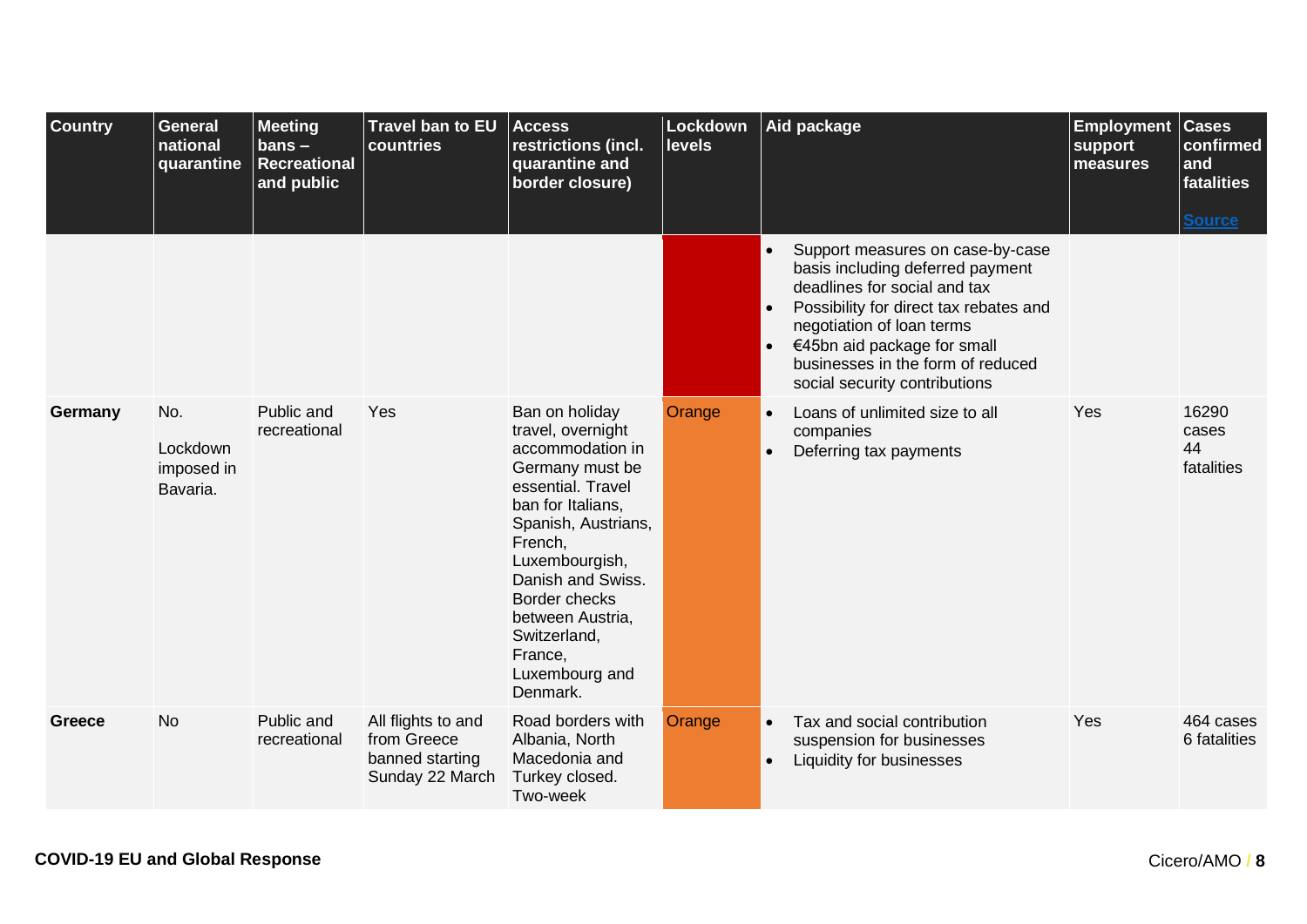<span id="page-8-2"></span><span id="page-8-1"></span><span id="page-8-0"></span>

| <b>Country</b> | <b>General</b><br>national<br>quarantine | <b>Meeting</b><br>$bans -$<br><b>Recreational</b><br>and public | <b>Travel ban to EU</b><br>countries | <b>Access</b><br>restrictions (incl.<br>quarantine and<br>border closure) | Lockdown<br><b>levels</b> |                                                               | Aid package                                                                                                                                                                                                                                                                                                                      | <b>Employment</b><br>support<br>measures | <b>Cases</b><br>confirmed<br>and<br>fatalities |
|----------------|------------------------------------------|-----------------------------------------------------------------|--------------------------------------|---------------------------------------------------------------------------|---------------------------|---------------------------------------------------------------|----------------------------------------------------------------------------------------------------------------------------------------------------------------------------------------------------------------------------------------------------------------------------------------------------------------------------------|------------------------------------------|------------------------------------------------|
|                |                                          |                                                                 |                                      | quarantine<br>mandatory on                                                |                           |                                                               |                                                                                                                                                                                                                                                                                                                                  |                                          | <b>Source</b>                                  |
| <b>Hungary</b> | <b>No</b>                                | Public and<br>recreational<br>for more than<br>100 people.      | <b>No</b>                            | return from abroad.<br>Borders closed for<br>international<br>passengers  | Orange                    | $\bullet$<br>$\bullet$                                        | Obligation to pay capital and interest TBC<br>on all loans signed by individuals and<br>companies will be suspended until<br>June.<br>In the tourism, hospitality,<br>entertainment, gambling, film,<br>performing, event and sports<br>services sectors, non-residential<br>leases may not be terminated until 30<br>June 2020. |                                          | 73 cases<br>3 fatalities                       |
| <b>Italy</b>   | Yes                                      | Public and<br>recreational                                      | Full travel ban                      | Full travel ban                                                           | <b>Red</b>                | $\bullet$<br>$\bullet$<br>$\bullet$<br>$\bullet$<br>$\bullet$ | €25bn support package including<br>loans to SMEs<br>Mortarium on business and mortgage<br>repayment<br>Tax deadline referrals and<br>suspension on tax payments for<br>specific sectors<br>National redundancy fund extended<br>Compensation possible for self-<br>employed workers                                              | Yes                                      | 41035<br>cases<br>3405<br>fatalities           |
| <b>Ireland</b> | <b>No</b>                                | Large public<br>events                                          | <b>No</b>                            | <b>No</b>                                                                 | Orange                    | $\bullet$                                                     | Innovation Working Group to be set<br>up with Science Foundation Ireland<br>for businesses that can help COVID-                                                                                                                                                                                                                  | Yes                                      | 557 cases<br>3 fatalities                      |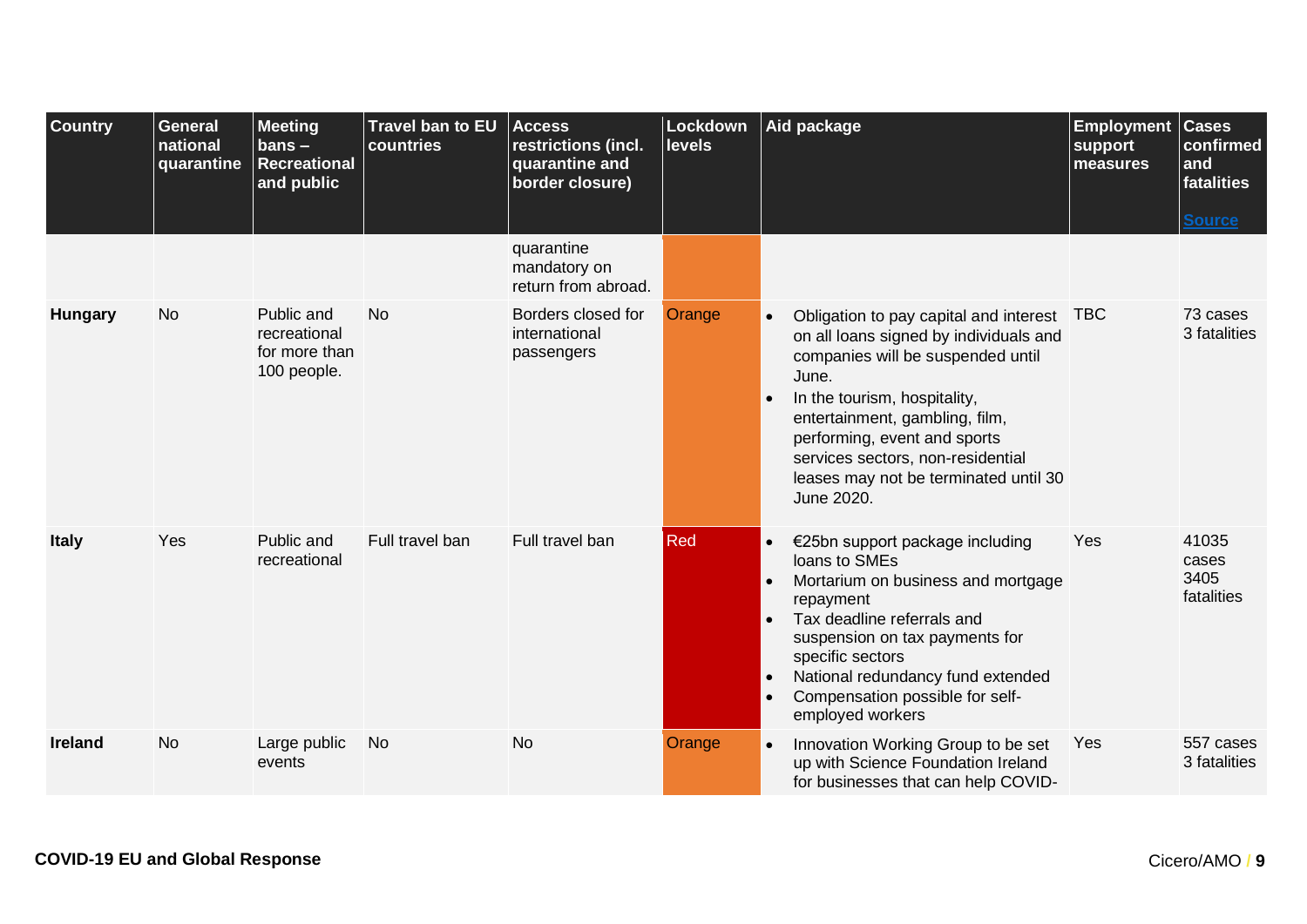<span id="page-9-1"></span><span id="page-9-0"></span>

| <b>Country</b> | <b>General</b><br>national<br>quarantine | <b>Meeting</b><br>$bans -$<br><b>Recreational</b><br>and public | Travel ban to EU<br>countries                                                                              | <b>Access</b><br>restrictions (incl.<br>quarantine and<br>border closure) | Lockdown<br><b>levels</b> |                                                               | Aid package                                                                                                                                                                                                                                                                                                                                                                                                                                                                                                                   | <b>Employment</b><br>support<br>measures | <b>Cases</b><br>confirmed<br>and<br>fatalities |
|----------------|------------------------------------------|-----------------------------------------------------------------|------------------------------------------------------------------------------------------------------------|---------------------------------------------------------------------------|---------------------------|---------------------------------------------------------------|-------------------------------------------------------------------------------------------------------------------------------------------------------------------------------------------------------------------------------------------------------------------------------------------------------------------------------------------------------------------------------------------------------------------------------------------------------------------------------------------------------------------------------|------------------------------------------|------------------------------------------------|
|                |                                          |                                                                 |                                                                                                            |                                                                           |                           |                                                               | 19 and damages. Funding to be                                                                                                                                                                                                                                                                                                                                                                                                                                                                                                 |                                          | <b>Source</b>                                  |
|                |                                          |                                                                 |                                                                                                            |                                                                           |                           | $\bullet$<br>$\bullet$<br>$\bullet$<br>$\bullet$<br>$\bullet$ | announced next week<br>Banks to halt all<br>commercial/business loans for three<br>months<br>Business support centre established<br>by government<br>CRO to suspend filing of annual<br>returns for period until 30 <sup>th</sup> June<br>Banks to halt all mortgages/buy-to-<br>lets for three months<br>A loan guarantee scheme fund of<br>€50m to be put in place<br>Contactless payments to be<br>increased from €30 to €50 maximum<br>in shops<br>All repossessions and legal actions<br>to be deferred for three months |                                          |                                                |
| Latvia         | <b>No</b>                                | Large public<br>events with<br>more than<br>200 people.         | All international<br>transport<br>cancelled, people<br>can still travel<br>privately (i.e.<br>using a car) | All international<br>transport cancelled                                  | Orange                    | $\bullet$                                                     | €1bn support package including loan Yes<br>guarantees and tax holidays                                                                                                                                                                                                                                                                                                                                                                                                                                                        |                                          | 86 cases<br>1 fatality                         |
| Lithuania      | Yes                                      | Public and<br>recreational<br>larger than<br>100 people.        | and residents<br>have been<br>prohibited from                                                              | Lithuanian citizens Borders are closed<br>to foreign nationals            | Orange                    |                                                               | €5bn support package including tax<br>breaks and subsidies<br>Corporate and personal tax relief.                                                                                                                                                                                                                                                                                                                                                                                                                              | Yes                                      | 48 cases                                       |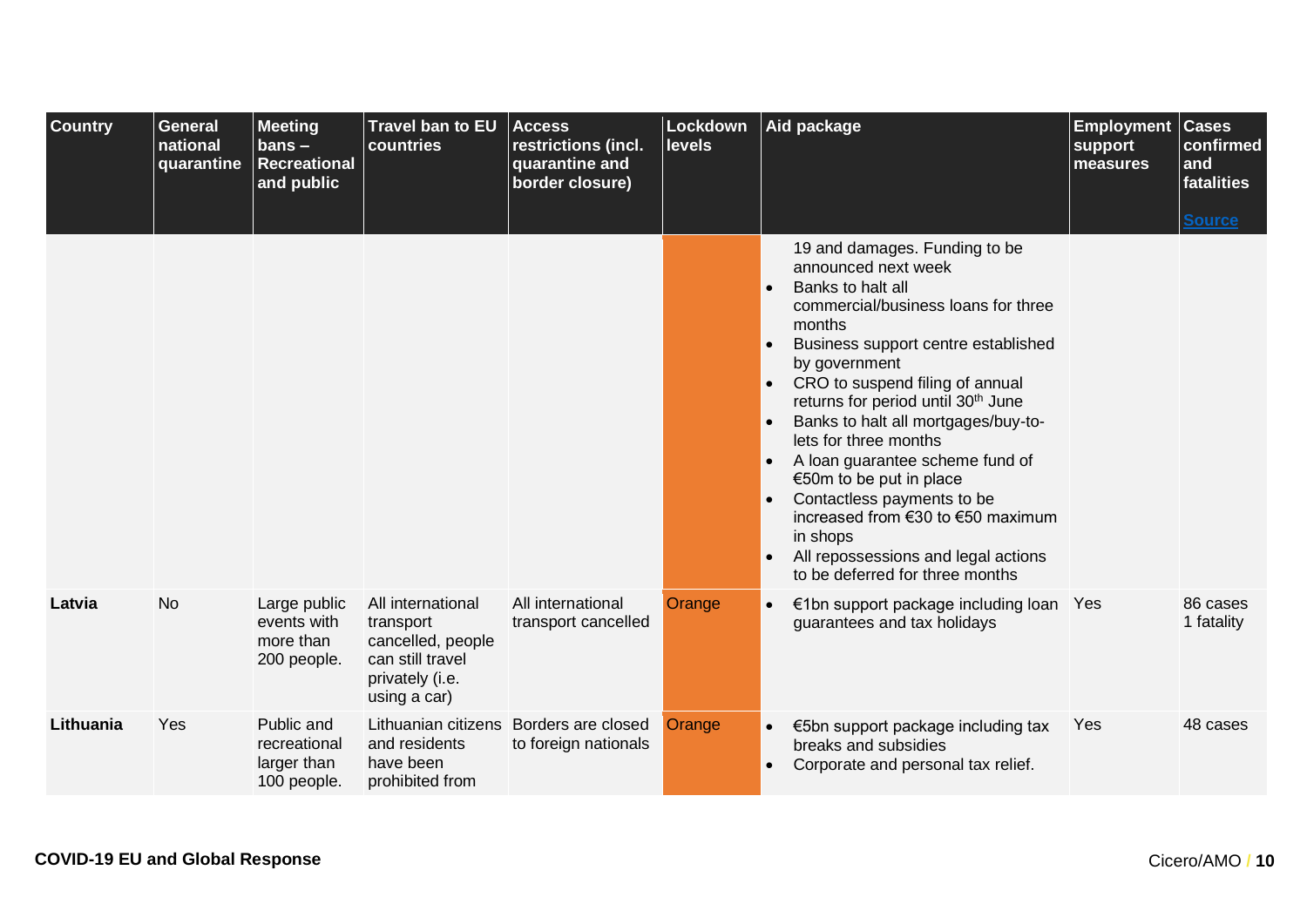<span id="page-10-1"></span><span id="page-10-0"></span>

| <b>Country</b> | <b>General</b><br>national<br>quarantine | <b>Meeting</b><br>$bans -$<br><b>Recreational</b><br>and public | Travel ban to EU<br>countries                                                                                                                                                           | <b>Access</b><br>restrictions (incl.<br>quarantine and<br>border closure)                                                                             | Lockdown<br><b>levels</b> | Aid package<br><b>Employment</b><br>support<br>measures                                                                                                                                                                                                                                                                                                                                                                                                                                                    | <b>Cases</b><br>confirmed<br>and<br>fatalities<br><b>Source</b> |
|----------------|------------------------------------------|-----------------------------------------------------------------|-----------------------------------------------------------------------------------------------------------------------------------------------------------------------------------------|-------------------------------------------------------------------------------------------------------------------------------------------------------|---------------------------|------------------------------------------------------------------------------------------------------------------------------------------------------------------------------------------------------------------------------------------------------------------------------------------------------------------------------------------------------------------------------------------------------------------------------------------------------------------------------------------------------------|-----------------------------------------------------------------|
|                |                                          |                                                                 | leaving the<br>country, foreigners<br>can still leave.                                                                                                                                  |                                                                                                                                                       |                           |                                                                                                                                                                                                                                                                                                                                                                                                                                                                                                            |                                                                 |
| Luxembourg Yes |                                          | Public and<br>recreational                                      | Cross-border<br>workers required<br>to prove they are<br>crossing the<br>border to<br>commute. Advised<br>to avoid all non-<br>essential travel.<br>Luxairport open to<br>freight only. | Cross-border<br>workers required to<br>prove they are<br>crossing the border<br>to commute.<br>Borders open for<br>Luxembourg<br>nationals to return. | Orange                    | Yes<br>Aid scheme for SMEs<br>$\bullet$<br>Bank guarantees for line of credit or<br>$\bullet$<br>loans<br>Simplified short-time work scheme<br>$\bullet$<br>Tax relief for self-employed and<br>businesses<br>Tax return deadline extended                                                                                                                                                                                                                                                                 | 618 cases<br>4 fatalities                                       |
| <b>Malta</b>   | <b>No</b>                                | Public and<br>recreational                                      | No travel to or<br>from Switzerland,<br>Germany, France,<br>Spain and Italy                                                                                                             | All arrivals must<br>self-quarantine. In<br>bound flights<br>suspended from 20<br>March.                                                              | Orange                    | <b>No</b><br>Liquidity injection and bank<br>$\bullet$<br>guarantees of up to €1.6bn<br>consisting of:<br>Deferral of tax payments (between<br>$\bullet$<br>€400mn and €700mn<br>€150mn of bank guarantees<br>$\bullet$<br>€750mn of soft loans<br>$\bullet$<br>Possibility of a three-month<br>moratorium on personal and<br>business loans<br>€4.5bn in credit of which €900mn<br>guaranteed by Government<br>€210mn of funds being made<br>$\bullet$<br>available to cover expenditure from<br>COVID-19 | 53 cases                                                        |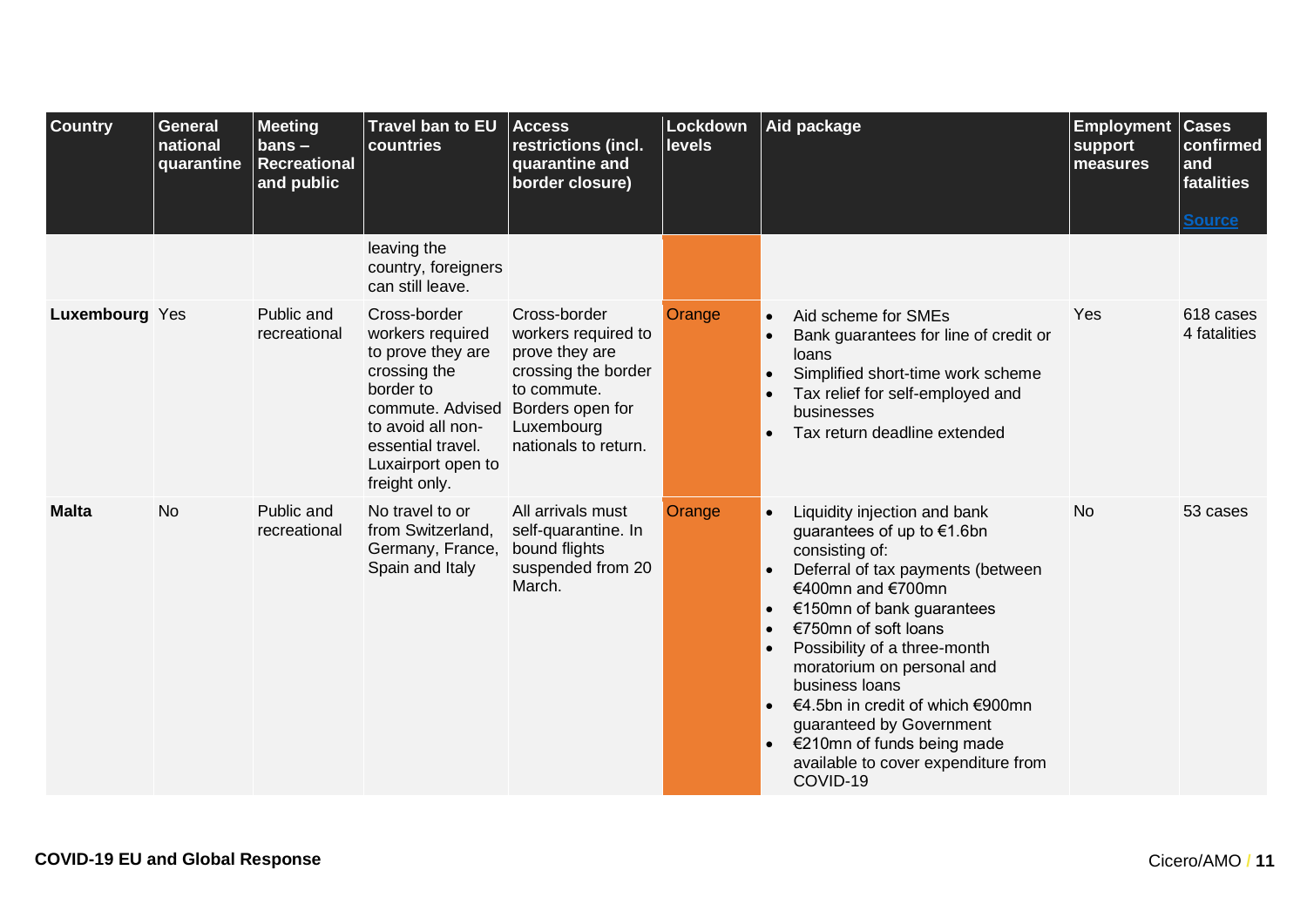<span id="page-11-2"></span><span id="page-11-1"></span><span id="page-11-0"></span>

| <b>Country</b>     | <b>General</b><br>national<br>quarantine | <b>Meeting</b><br>$bans -$<br><b>Recreational</b><br>and public | <b>Travel ban to EU</b><br>countries                                                                                       | <b>Access</b><br>restrictions (incl.<br>quarantine and<br>border closure)     | Lockdown<br><b>levels</b> | Aid package<br><b>Employment</b><br>support<br>measures                                                                                                                                                                                                                                                                                                                                                                                                                                                                                                                                 | <b>Cases</b><br>confirmed<br>and<br>fatalities<br><b>Source</b> |
|--------------------|------------------------------------------|-----------------------------------------------------------------|----------------------------------------------------------------------------------------------------------------------------|-------------------------------------------------------------------------------|---------------------------|-----------------------------------------------------------------------------------------------------------------------------------------------------------------------------------------------------------------------------------------------------------------------------------------------------------------------------------------------------------------------------------------------------------------------------------------------------------------------------------------------------------------------------------------------------------------------------------------|-----------------------------------------------------------------|
| <b>Netherlands</b> | - No                                     | Large public<br>events                                          | <b>No</b>                                                                                                                  | <b>No</b>                                                                     | Orange                    | Yes<br>Bridging loans available immediately<br>for SMEs<br>Companies can request suspension<br>$\bullet$<br>of tax payments. General 3-month<br>exemption.<br>Companies expecting over 20% loss<br>$\bullet$<br>in revenue request contribution to<br>labour costs<br>Work-time reduction, government will<br>cover 90% of the salary<br>Companies can apply to €4000<br>emergency assistance<br>Tourism tax abolished temporarily<br>$\bullet$<br>Lending more easily available,<br>$\bullet$<br>government-backed lending<br>increased to €1.5bn. Maximum loans<br>increased to €150m | 2994<br>cases<br>106<br>fatalities                              |
| <b>Poland</b>      | Yes                                      | Public and<br>recreational                                      | All international<br>travel suspended,<br>limited border<br>crossings opened<br>with Czechia,<br>Lithuania and<br>Germany. | Ban for non-Polish<br>residents to enter<br>the country and<br>border checks. | Orange                    | Yes<br>'Anti-Crisis Shield' fund launched<br>$\bullet$<br>worth PLN 212 billion including loans,<br>employee support, increased<br>business financing<br>Deferring tax payments<br>$\bullet$<br>Deduct expenditures 2020 on 2019<br>tax returns                                                                                                                                                                                                                                                                                                                                         | 335 cases<br>5 fatalities                                       |
| <b>Portugal</b>    | Yes                                      | All social<br>gatherings<br>prohibited.                         | <b>Flight restrictions</b><br>in effect                                                                                    | Suspension of air<br>links with Italy,<br>borders with Spain                  | Orange                    | €9.2 billion aid to support companies $Yes$<br>$\bullet$<br>and households                                                                                                                                                                                                                                                                                                                                                                                                                                                                                                              | 1020<br>cases<br>6 fatalities                                   |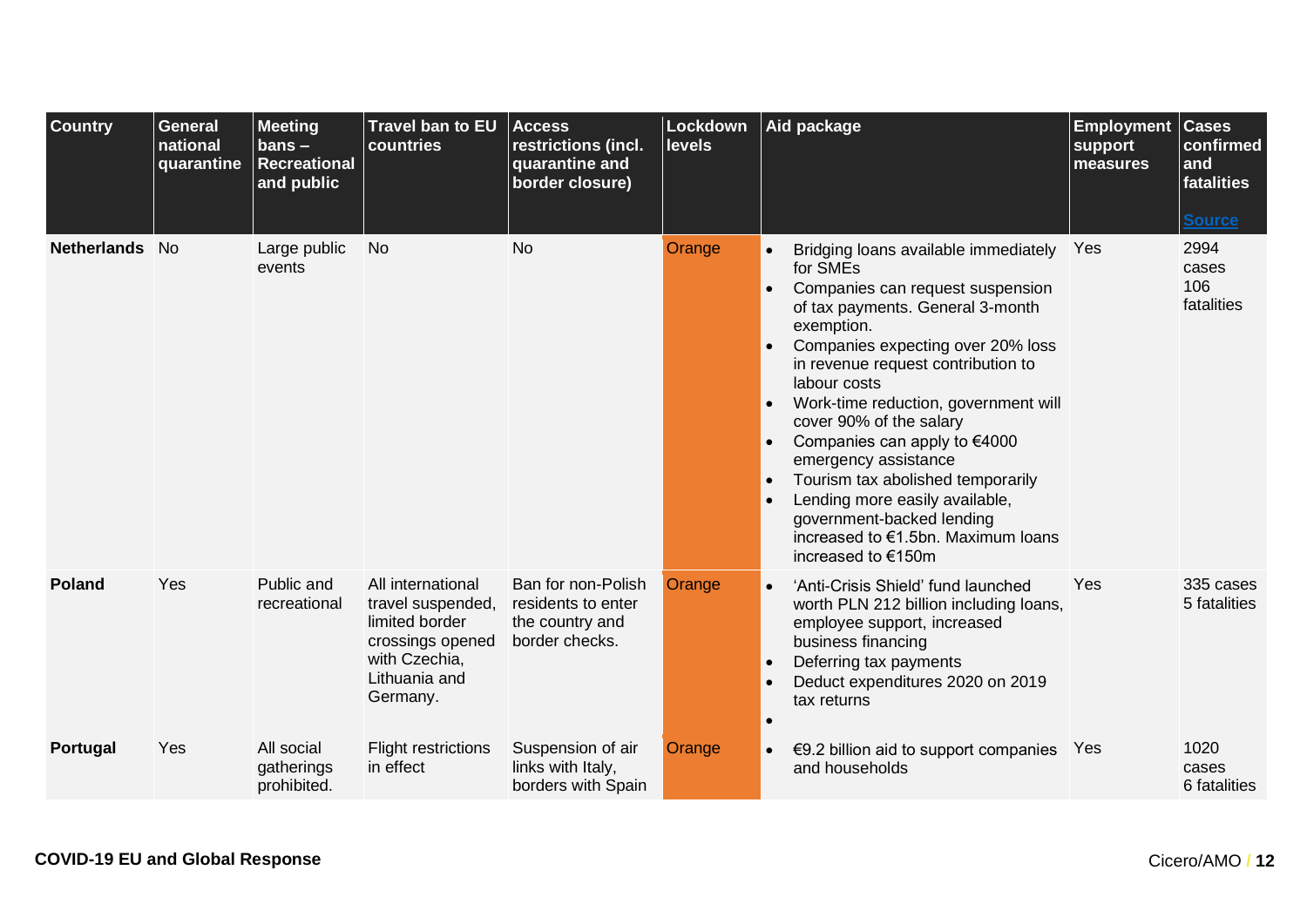<span id="page-12-1"></span><span id="page-12-0"></span>

| <b>Country</b>  | General<br>national<br>quarantine | <b>Meeting</b><br>$bans -$<br><b>Recreational</b><br>and public                          | Travel ban to EU<br>countries       | <b>Access</b><br>restrictions (incl.<br>quarantine and<br>border closure)                                                                                                                                                           | Lockdown<br><b>levels</b> |                                     | Aid package                                                                                                                                                                                                                                                                                                                                                            | <b>Employment</b><br>support<br>measures | <b>Cases</b><br>confirmed<br>and<br>fatalities<br><b>Source</b> |
|-----------------|-----------------------------------|------------------------------------------------------------------------------------------|-------------------------------------|-------------------------------------------------------------------------------------------------------------------------------------------------------------------------------------------------------------------------------------|---------------------------|-------------------------------------|------------------------------------------------------------------------------------------------------------------------------------------------------------------------------------------------------------------------------------------------------------------------------------------------------------------------------------------------------------------------|------------------------------------------|-----------------------------------------------------------------|
|                 |                                   | All<br>restaurants,<br>bars, cafes<br>and non-<br>essential<br>businesses<br>are closed. |                                     | closed and ban on<br>entry of foreign<br>cruise ship<br>passengers. Some<br>regional<br>governments<br>(Madeira, Azores)<br>have imposed<br>quarantine periods.<br>Flights outside EU<br>banned except to<br>Portuguese<br>diaspora |                           | $\bullet$<br>$\bullet$              | €200m credit line to support<br>companies<br>€60m tourism sector support<br>Exemption social security payments<br>Tax deadlines extended and easing<br>of tax payments for businesses and<br>the self-employed<br>Social security contributions reduced                                                                                                                |                                          |                                                                 |
| Romania         | <b>No</b>                         | Recreational<br>and public                                                               | <b>No</b>                           | Border controls with Orange<br>Austria and<br>Hungary                                                                                                                                                                               |                           | $\bullet$<br>$\bullet$<br>$\bullet$ | €2bn support package<br>Waiving social security contributions<br>in transport and tourism sector<br>Extended guarantees on loans<br>Increase maximum value of<br>guarantees for SMEs to €1bn<br>Government will reimburse VAT of up<br>to €1.8bn<br>Discouraging companies to lay off<br>employees by paying 75% of the<br>salary, including in the tourism<br>sector. | Yes                                      | 277 cases                                                       |
| <b>Slovakia</b> | <b>No</b>                         | Recreational<br>and Public                                                               | International travel<br>from and to | <b>Border controls</b><br>introduced, only<br>residents allowed to                                                                                                                                                                  | Orange                    | $\bullet$                           | Tax relief measures approved,<br>including the cancellation of the<br>penalty for underpayment of income                                                                                                                                                                                                                                                               | <b>TBC</b>                               | 123 cases<br>1 fatality                                         |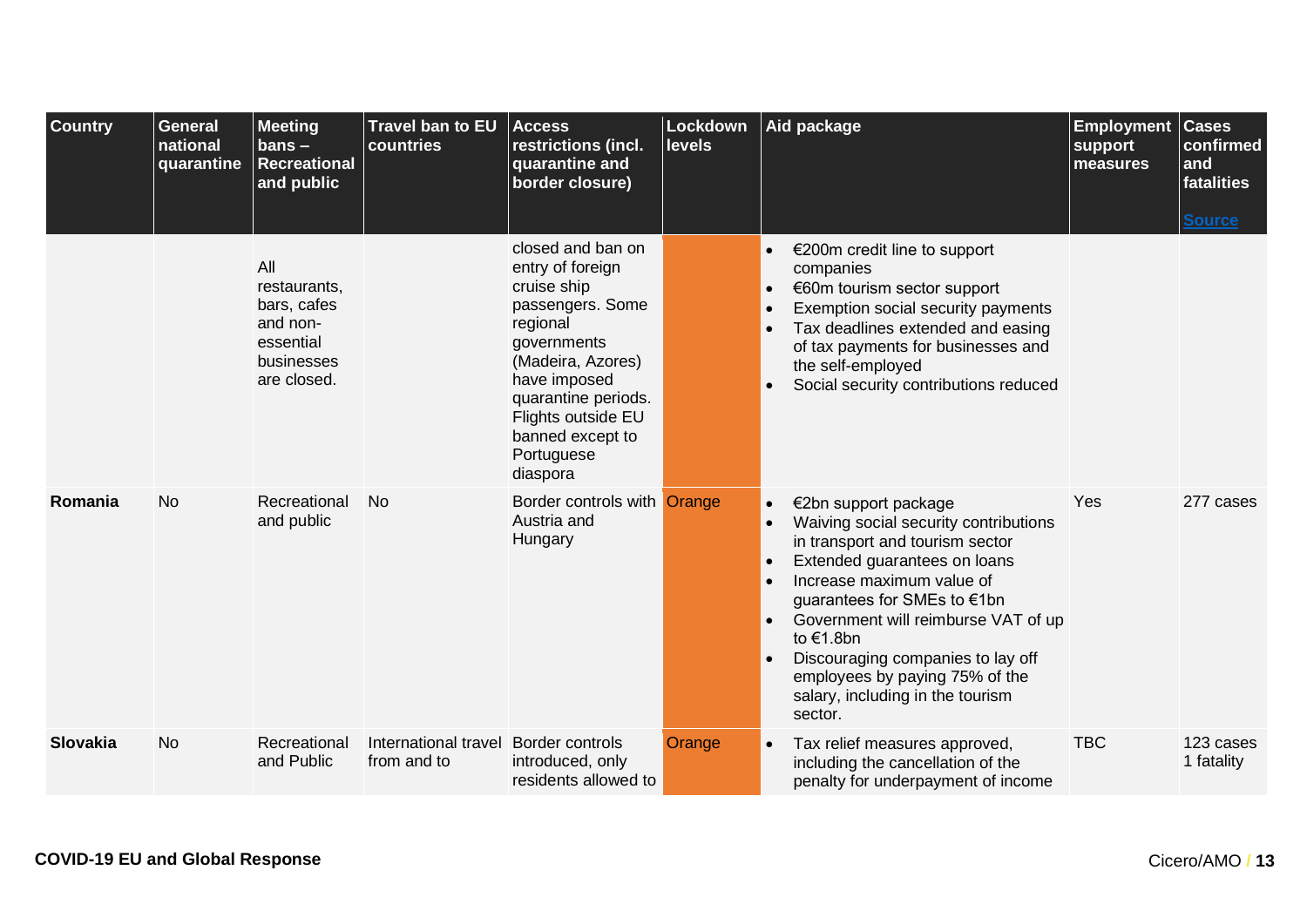<span id="page-13-1"></span><span id="page-13-0"></span>

| <b>Country</b> | <b>General</b><br>national<br>quarantine | <b>Meeting</b><br>$bans -$<br><b>Recreational</b><br>and public                                 | Travel ban to EU<br>countries                                                                                                 | <b>Access</b><br>restrictions (incl.<br>quarantine and<br>border closure)                                                                                                                                                                                                 | Lockdown<br>levels |                                     | Aid package                                                                                                                                                                                                                                                | <b>Employment</b><br>support<br>measures | <b>Cases</b><br>confirmed<br>and<br>fatalities |
|----------------|------------------------------------------|-------------------------------------------------------------------------------------------------|-------------------------------------------------------------------------------------------------------------------------------|---------------------------------------------------------------------------------------------------------------------------------------------------------------------------------------------------------------------------------------------------------------------------|--------------------|-------------------------------------|------------------------------------------------------------------------------------------------------------------------------------------------------------------------------------------------------------------------------------------------------------|------------------------------------------|------------------------------------------------|
|                |                                          |                                                                                                 | country<br>suspended                                                                                                          | enter. All<br>international<br>airports closed.                                                                                                                                                                                                                           |                    |                                     | tax and extension of the deadline for<br>filing tax returns<br>Delay payment of tax for 2019 until<br>30 June 2020.                                                                                                                                        |                                          | <b>Source</b>                                  |
| Slovenia       | <b>No</b>                                | All public<br>gatherings<br>with over 5<br>people                                               | Hungary                                                                                                                       | <b>Restrictions when</b><br>entering from Italy.<br>Main international<br>airport closed to<br>commercial flights<br>and cross-border<br>and internal public<br>transportation has<br>been suspended.<br>Border can be<br>crossed using<br>private / personal<br>vehicle. | Orange             | $\bullet$                           | Borrowers not able to settle their loan TBC<br>agreement liabilities can defer<br>repayment for a year.                                                                                                                                                    |                                          | 319 cases<br>1 fatality                        |
| <b>Spain</b>   | Yes                                      | All public and<br>recreational<br>events.<br>All non-<br>essential<br>businesses<br>are closed. | 21 countries have<br>imposed ban on<br>entry of Spanish<br>people or have<br>suspended air and<br>maritime<br>communications. | Spain has closed<br>borders.                                                                                                                                                                                                                                              | Red                | $\bullet$<br>$\bullet$<br>$\bullet$ | Small businesses and freelance<br>workers exempt from tax payment<br>€400m credit line for tourism sector<br>Deferred repayment of loans<br>€100,000m in guarantees to support<br>businesses to stay solvent<br>Support measures for autonomous<br>regions | Yes                                      | 19980<br>cases<br>1002<br>fatalities           |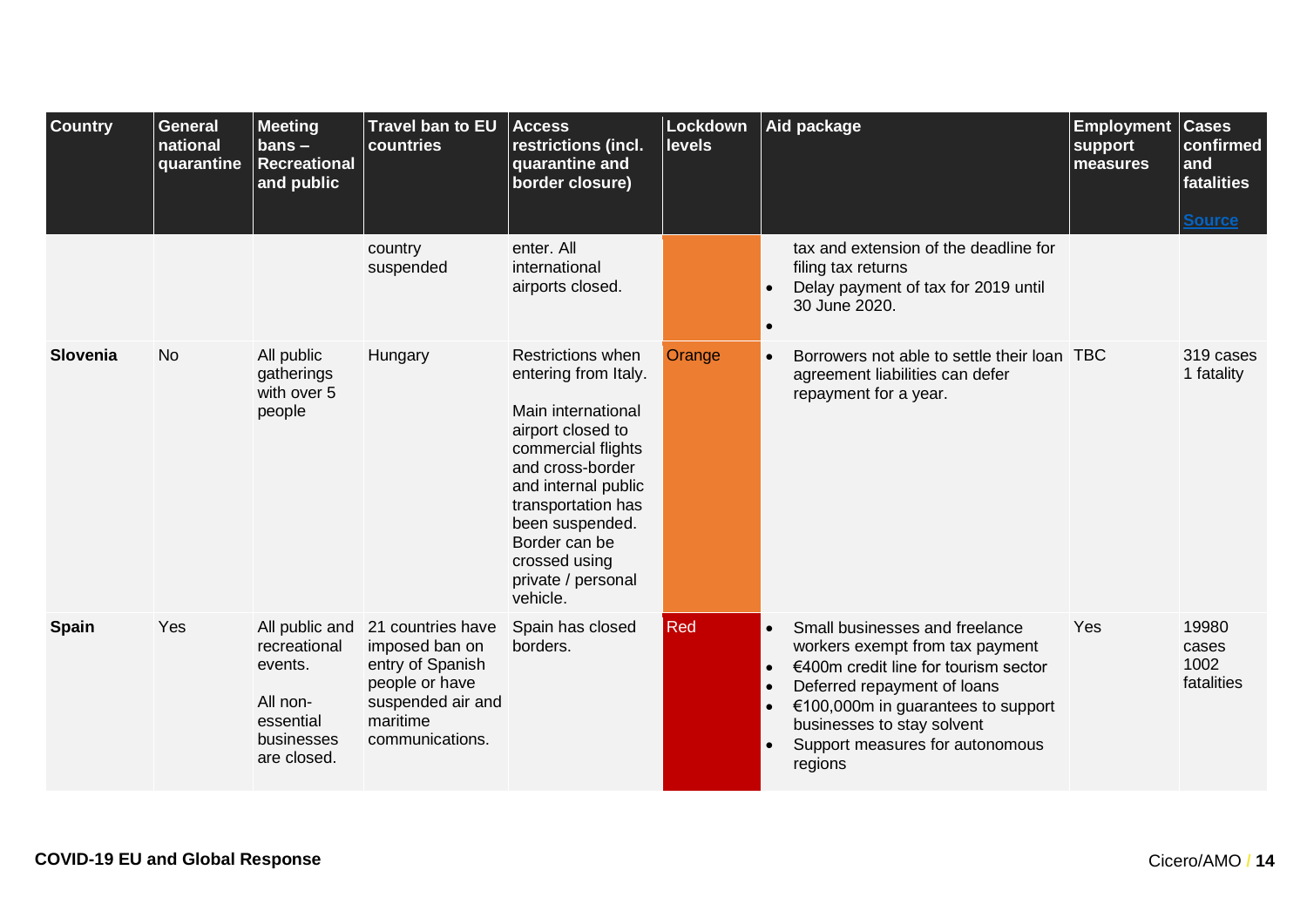<span id="page-14-1"></span><span id="page-14-0"></span>

| <b>Country</b> | <b>General</b><br>national<br>quarantine | <b>Meeting</b><br>$bans -$<br><b>Recreational</b><br>and public                    | <b>Travel ban to EU</b><br>countries                                             | <b>Access</b><br>restrictions (incl.<br>quarantine and<br>border closure)                                    | Lockdown<br><b>levels</b> | Aid package                                                                                                                                                                                                                                                                                                                                                                                                                                                                                                      | <b>Employment</b><br>support<br>measures | <b>Cases</b><br>confirmed<br>and<br>fatalities |
|----------------|------------------------------------------|------------------------------------------------------------------------------------|----------------------------------------------------------------------------------|--------------------------------------------------------------------------------------------------------------|---------------------------|------------------------------------------------------------------------------------------------------------------------------------------------------------------------------------------------------------------------------------------------------------------------------------------------------------------------------------------------------------------------------------------------------------------------------------------------------------------------------------------------------------------|------------------------------------------|------------------------------------------------|
|                |                                          | Hotels closed<br>until<br>Thursday 26<br>March.                                    |                                                                                  |                                                                                                              |                           |                                                                                                                                                                                                                                                                                                                                                                                                                                                                                                                  |                                          | <b>Source</b>                                  |
| <b>Sweden</b>  | <b>No</b>                                | Large public<br>events                                                             | No. Citizens<br>advised against all foreign citizens<br>non-essential<br>travel. | Entry ban for all<br>attempting to enter<br>Sweden from a<br>country outside the<br>EEA or<br>Switzerland/UK | Yellow                    | Tax payments deferred<br>$\bullet$<br>Lending package of €45bn through<br>banks to secure credit supply<br>Short term leave with salary cost<br>$\bullet$<br>reduction<br>Liquidity reinforcement via tax<br>accounts                                                                                                                                                                                                                                                                                            | Yes                                      | 1456<br>cases<br>11<br>fatalities              |
|                |                                          |                                                                                    |                                                                                  | <b>Global</b>                                                                                                |                           |                                                                                                                                                                                                                                                                                                                                                                                                                                                                                                                  |                                          |                                                |
| <b>UK</b>      | <b>No</b>                                | Schools and<br>nurseries<br>closed to all<br>except<br>children of<br>key workers. | Citizens advised<br>against all non-<br>essential travel<br>worldwide.           | <b>No</b>                                                                                                    | Orange                    | £330bn made available of loan<br>guarantees to businesses equivalent<br>to 15% of GDP<br>A 12-month business rate holiday for<br>all retail, leisure and hospitality<br>businesses<br>3-month mortgage holiday for those<br>$\bullet$<br>who can't pay bills and complete ban<br>on evictions for 3 months.<br>Temporary special powers for Police,<br>$\bullet$<br>NHS staff and local authorities<br>introduced in Coronavirus Bill<br>Cash grants of £10,000 for small<br>firms, and £25,000 for medium sized | Yes                                      | 3297<br>cases<br>144<br>fatalities             |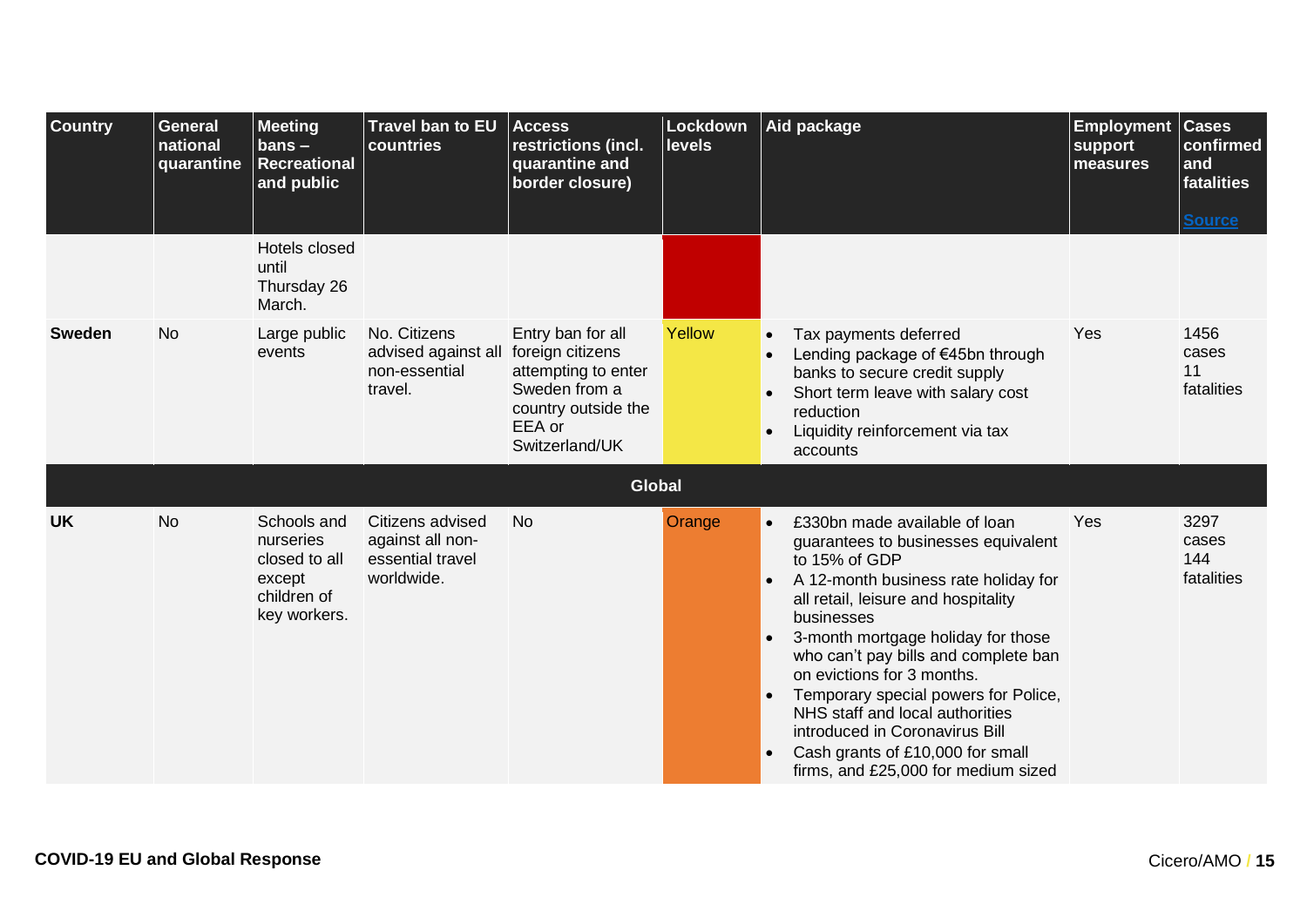<span id="page-15-1"></span><span id="page-15-0"></span>

| <b>Country</b> | <b>General</b><br>national<br>quarantine                        | <b>Meeting</b><br>$bans -$<br><b>Recreational</b><br>and public | <b>Travel ban to EU</b><br>countries                                                          | <b>Access</b><br>restrictions (incl.<br>quarantine and<br>border closure)                                          | Lockdown<br><b>levels</b> |                        | Aid package                                                                                                                                                                                                                                                                                                                                       | <b>Employment</b><br>support<br>measures | <b>Cases</b><br>confirmed<br>and<br>fatalities<br><b>Source</b> |
|----------------|-----------------------------------------------------------------|-----------------------------------------------------------------|-----------------------------------------------------------------------------------------------|--------------------------------------------------------------------------------------------------------------------|---------------------------|------------------------|---------------------------------------------------------------------------------------------------------------------------------------------------------------------------------------------------------------------------------------------------------------------------------------------------------------------------------------------------|------------------------------------------|-----------------------------------------------------------------|
|                |                                                                 |                                                                 |                                                                                               |                                                                                                                    |                           |                        | retail, hospitality, and leisure<br>businesses<br>All Statutory Sick Pay costs for small<br>businesses met by Government for<br>14 days<br>Loan scheme to support SMEs with<br>Government guaranteeing 80% of<br>each loan up to £1.2m<br>Bank of England cut the base rate of<br>interest to 0.1%                                                |                                          |                                                                 |
| China          | Regional<br>quarantines<br>are<br>gradually<br>being<br>unwound | Dependent<br>on province                                        | <b>Travel from</b><br>Wuhan is<br>restricted                                                  | Yes, All<br>international<br>travellers will be<br>transferred to<br>quarantine for 14<br>days for<br>observation. | Orange                    | $\bullet$<br>$\bullet$ | Increased funding support for virus-<br>hit regions<br>Modified environmental supervision<br>of companies to help the resumption<br>of production<br>Targeted tax breaks and loan<br>extensions to support businesses<br>People's Bank of China cut the bank<br>reserve requirement ratio by 50-<br>150bp. 50bp blanket cut set for all<br>banks. | Unclear                                  | 81250<br>cases<br>3253<br>fatalities                            |
| Japan          | <b>No</b>                                                       | Large events<br>suspended.<br>Schools<br>closed.                | Advised not to<br>travel to Iceland,<br>some provinces of<br>Italy, Spain and<br>Switzerland. | Yes. Ban on entry<br>to travellers who<br>have been in China,<br>Iran or Italy 14 days<br>before arrival.          | Orange                    | $\bullet$              | Bank of Japan eased monetary<br>policy by pledging to buy risky assets<br>at double the current pace and a new<br>loan-programme to extend one-year<br>zero-rate loan to financial institutions                                                                                                                                                   | Yes                                      | 963 cases<br>33<br>fatalities                                   |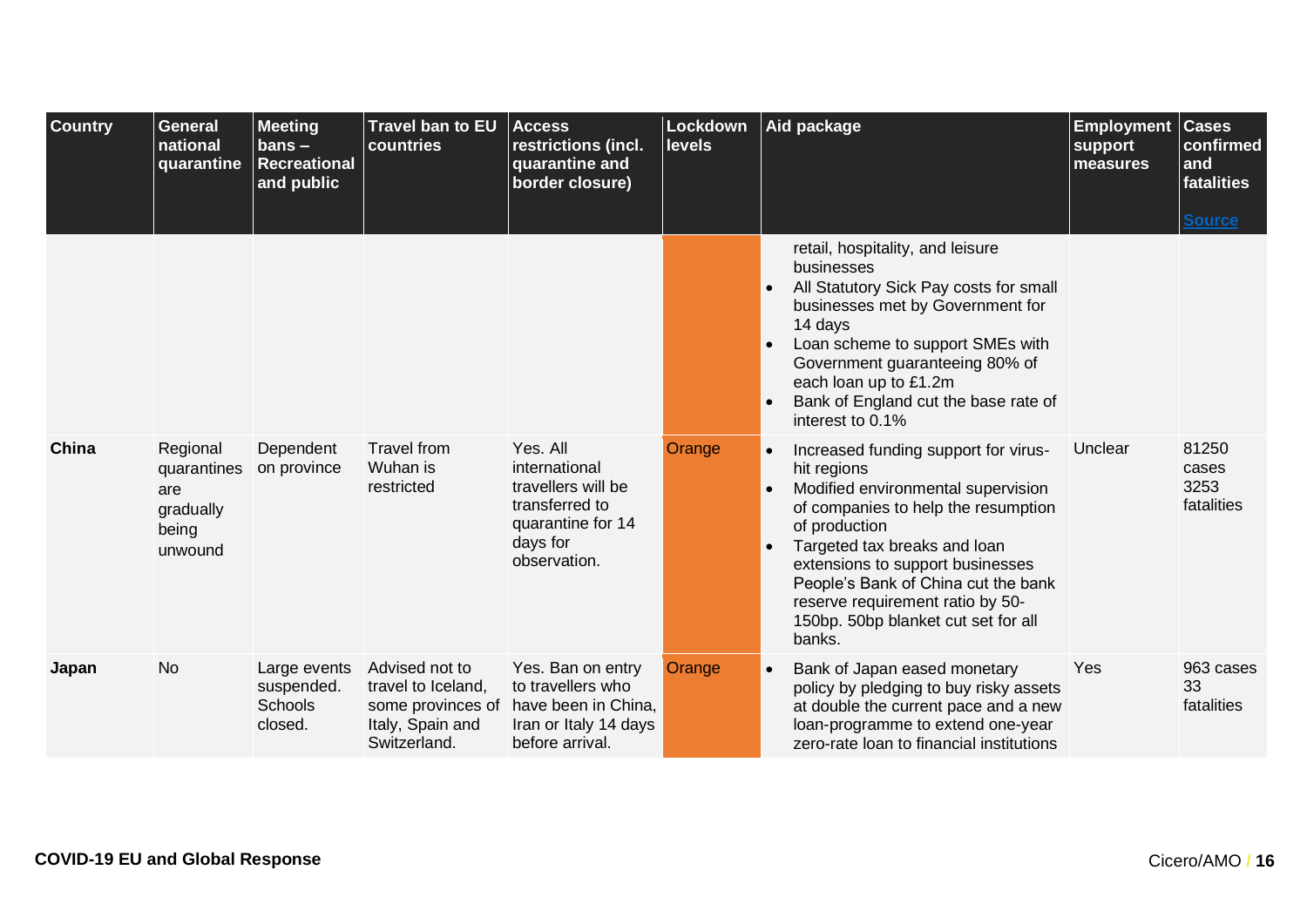<span id="page-16-1"></span><span id="page-16-0"></span>

| <b>Country</b>   | <b>General</b><br>national<br>quarantine | <b>Meeting</b><br>$bans -$<br><b>Recreational</b><br>and public             | <b>Travel ban to EU</b><br>countries     | <b>Access</b><br>restrictions (incl.<br>quarantine and<br>border closure)                               | Lockdown<br><b>levels</b>                        |                        | Aid package                                                                                                                                                                                                                                                                                                                                                    | <b>Employment</b><br>support<br>measures | <b>Cases</b><br>confirmed<br>and<br>fatalities<br><b>Source</b> |
|------------------|------------------------------------------|-----------------------------------------------------------------------------|------------------------------------------|---------------------------------------------------------------------------------------------------------|--------------------------------------------------|------------------------|----------------------------------------------------------------------------------------------------------------------------------------------------------------------------------------------------------------------------------------------------------------------------------------------------------------------------------------------------------------|------------------------------------------|-----------------------------------------------------------------|
|                  |                                          |                                                                             |                                          |                                                                                                         |                                                  | $\bullet$              | Total \$9.6bn financial aid package for<br>SMEs and self-employed workers<br>affected by coronavirus<br>Low-interest loans for SMEs,<br>particularly in the tourism industry<br>The government will consider offer<br>loans of up to 300 million yen at less<br>than 1% annual interest to SMEs<br>whose sales have declined 5% or<br>more due to the outbreak |                                          |                                                                 |
| <b>Hong Kong</b> | No                                       | Yes                                                                         | Residents advised<br>to stop travelling. | Yes. Mandatory 14-<br>day quarantines for<br>all visitors arriving<br>from outside of<br>Greater China. | Orange                                           | $\bullet$              | HK\$10,000 to permanent residents<br>whose finances have been hit by the<br>spread of coronavirus<br>Low interest loans with Government<br>guarantees for small businesses<br>Reduction in profits tax by 100%,<br>subject to a ceiling of \$20,000                                                                                                            |                                          | 256 cases<br>4 fatalities                                       |
| <b>US</b>        | <b>No</b>                                | No.<br>Urging public<br>to avoid<br>gatherings of<br>more than 10<br>people | Yes                                      | Yes                                                                                                     | National:<br>Yellow<br>California:<br><b>Red</b> | $\bullet$<br>$\bullet$ | National Emergency declared<br>\$42bn in resources for states and<br>localities.<br>Government will defer up to \$300<br>billion in tax payments, allowing<br>individuals to defer up to a million<br>dollars and corporations to defer up<br>to \$10 million - interest-free and<br>penalty-free for 90 days.                                                 | Yes                                      | 9415<br>cases<br>150<br>fatalities                              |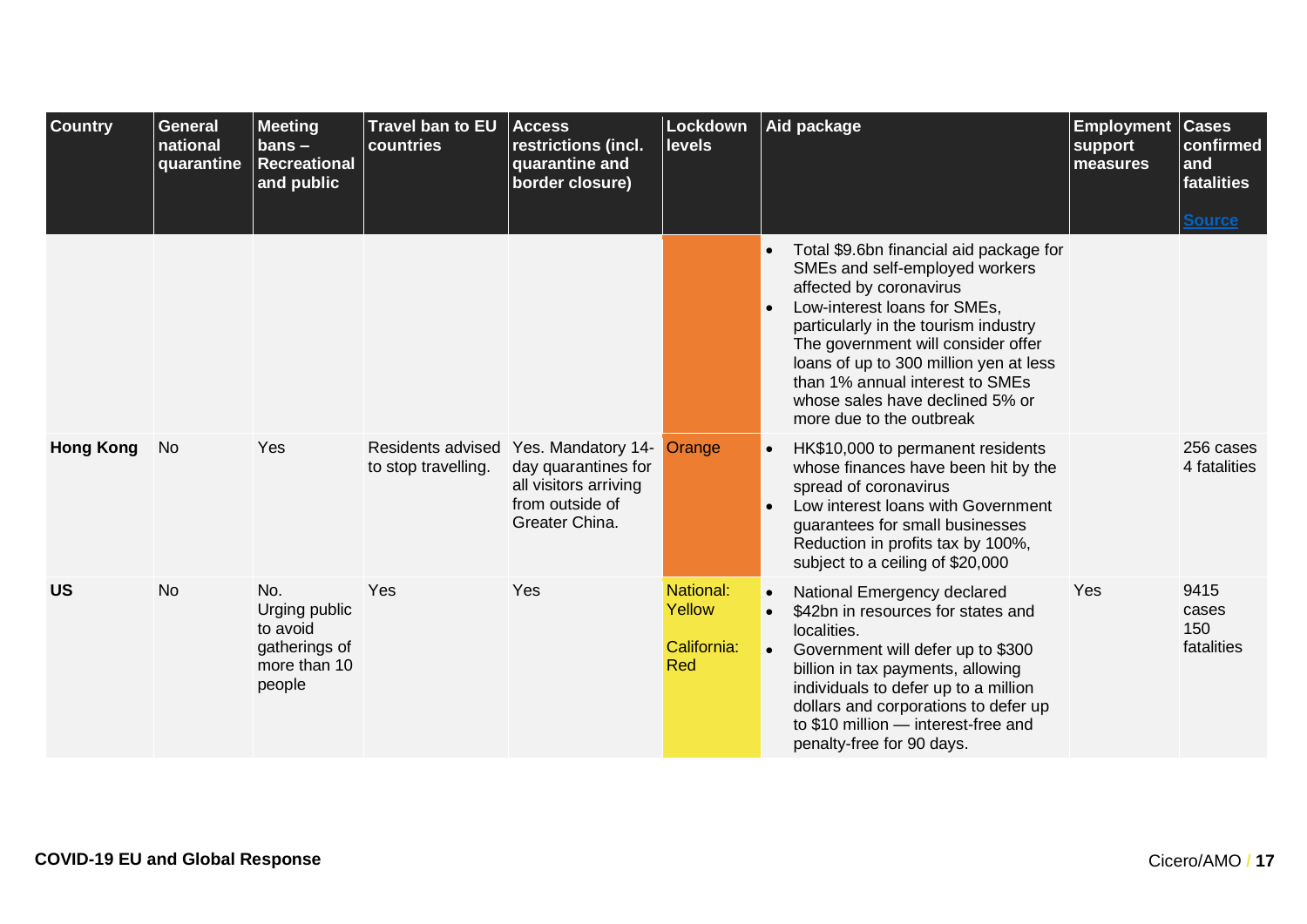| <b>Country</b> | <b>General</b><br>national<br>quarantine | <b>Meeting</b><br>$bans -$<br><b>Recreational</b><br>and public | Travel ban to EU<br>countries | <b>Access</b><br>restrictions (incl.<br>quarantine and<br>border closure) | Lockdown<br><b>levels</b> | Aid package                                                                                                                                                                                                                                                                                                                                                                                                                                                                                                                                                                                                                                                                                                                                                                                                                                                                                                                                                                                                                                           | <b>Employment</b><br>support<br>measures | <b>Cases</b><br>confirmed<br>and<br>fatalities |
|----------------|------------------------------------------|-----------------------------------------------------------------|-------------------------------|---------------------------------------------------------------------------|---------------------------|-------------------------------------------------------------------------------------------------------------------------------------------------------------------------------------------------------------------------------------------------------------------------------------------------------------------------------------------------------------------------------------------------------------------------------------------------------------------------------------------------------------------------------------------------------------------------------------------------------------------------------------------------------------------------------------------------------------------------------------------------------------------------------------------------------------------------------------------------------------------------------------------------------------------------------------------------------------------------------------------------------------------------------------------------------|------------------------------------------|------------------------------------------------|
|                |                                          |                                                                 |                               |                                                                           |                           | President Trump signed \$8.3bn<br>emergency coronavirus spending<br>package on 6 <sup>th</sup> March.<br>Federal Reserve will establish a<br><b>Commercial Paper Funding Facility</b><br>(CPFF) to support the flow of credit<br>to households and businesses.<br>The White House is asking Congress<br>for a \$1 trillion coronavirus relief and<br>economic stimulus plan that would<br>include industry-specific bailouts and<br>payments to individual taxpayers.<br>The Senate passed the<br>House coronavirus relief bill, which<br>includes free coronavirus testing; two<br>weeks of paid sick and family leave;<br>increased federal funds for Medicaid<br>and food security programs; and<br>increased unemployment insurance<br>benefits.<br>California Gov. Gavin Newsom<br>ordered all 40 million of the state's<br>residents to stay home except when<br>performing "necessary activities".<br>Senate Majority Leader Mitch<br>McConnell has launched a 'Phase 3'<br>stimulus package, including cash<br>payments to many Americans and |                                          | <b>Source</b>                                  |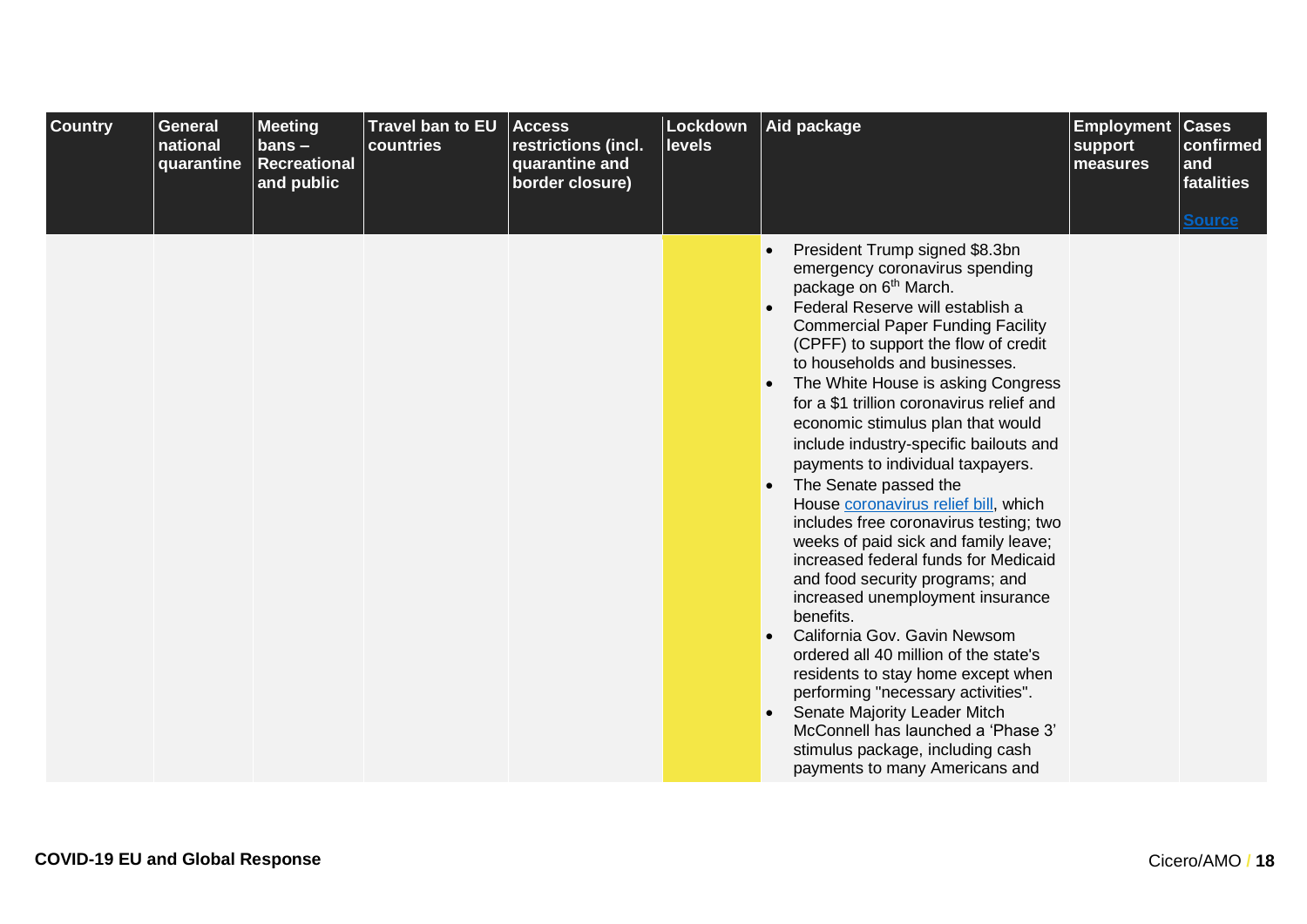<span id="page-18-0"></span>

| <b>Country</b>   | <b>General</b><br>national<br>quarantine | <b>Meeting</b><br>$bans -$<br><b>Recreational</b><br>and public                                                                                                             | Travel ban to EU<br>countries                                      | <b>Access</b><br>restrictions (incl.<br>quarantine and<br>border closure) | <b>Lockdown</b><br><b>levels</b> | Aid package                                                                                                                                                                                                                                                                                                                                                                                                                                                                                                                                                                                                                                                                                                                                  | <b>Employment Cases</b><br>support<br>measures | confirmed<br>and<br>fatalities<br><b>Source</b> |
|------------------|------------------------------------------|-----------------------------------------------------------------------------------------------------------------------------------------------------------------------------|--------------------------------------------------------------------|---------------------------------------------------------------------------|----------------------------------|----------------------------------------------------------------------------------------------------------------------------------------------------------------------------------------------------------------------------------------------------------------------------------------------------------------------------------------------------------------------------------------------------------------------------------------------------------------------------------------------------------------------------------------------------------------------------------------------------------------------------------------------------------------------------------------------------------------------------------------------|------------------------------------------------|-------------------------------------------------|
|                  |                                          |                                                                                                                                                                             |                                                                    |                                                                           |                                  | billions for small and large<br>businesses.                                                                                                                                                                                                                                                                                                                                                                                                                                                                                                                                                                                                                                                                                                  |                                                |                                                 |
| <b>Australia</b> | <b>No</b>                                | Ban on mass<br>gatherings of<br>more than<br>500 people<br>outdoors and<br>100 indoors.<br>New limits on<br>smaller<br>indoor<br>gatherings of<br>fewer than<br>100 people. | Australians urged<br>to reconsider all<br>"unnecessary<br>travel". | Closing the border<br>to non-residents<br>from 9pm on<br>Friday.          | Yellow                           | The Reserve Bank of Australia<br>announced an emergency interest<br>rate cut to 0.25%.<br>Further economic "survival" package<br>to be announced on Sunday.<br>This will provide a 'safety net' for<br>individuals and businesses affected<br>by the economic downturn.<br>The Prime Minister has ruled out the<br>possibility of allowing some workers<br>to access their superannuation<br>savings before retirement age.<br>Almost \$100m provided to home care<br>and home support providers.<br>\$12.3m to support the My Aged Care<br>service.<br>Banks will defer payments by small<br>businesses for six months.<br>Banks care considering a freeze on<br>mortgage repayments for those that<br>lose their jobs during the outbreak. | Yes                                            | 876 cases<br>7 fatalities                       |